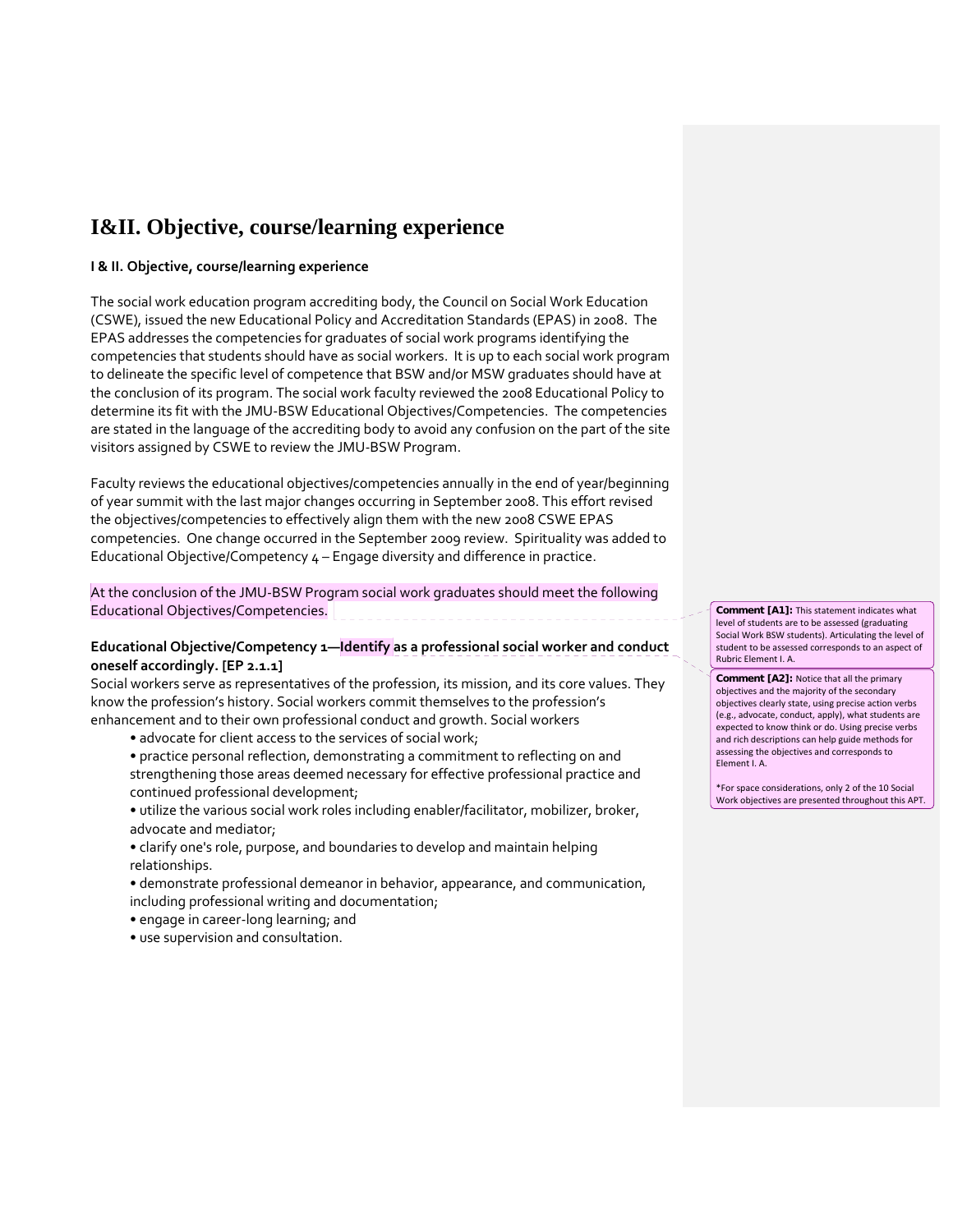### **Educational Objective/Competency 2**—**Apply social work ethical principles to guide professional practice. [EP 2.1.2]**

Social workers have an obligation to conduct themselves ethically and to engage in ethical decision-making. Social workers are knowledgeable about the value base of the profession, its ethical standards, and relevant law. Social workers

- differentiate personal, professional and client value systems;
- recognize and manage personal values in a way that allows professional values to guide practice;
- establish and maintain professional relationships in keeping with the NASW Code of Ethics;

• make ethical decisions by applying standards of the National Association of Social Workers Code of Ethics and, as applicable, of the International Federation of Social Workers/International Association of Schools of Social Work Ethics in Social Work, Statement of Principles;

- tolerate ambiguity in resolving ethical conflicts; and
- apply strategies of ethical reasoning to arrive at principled decisions.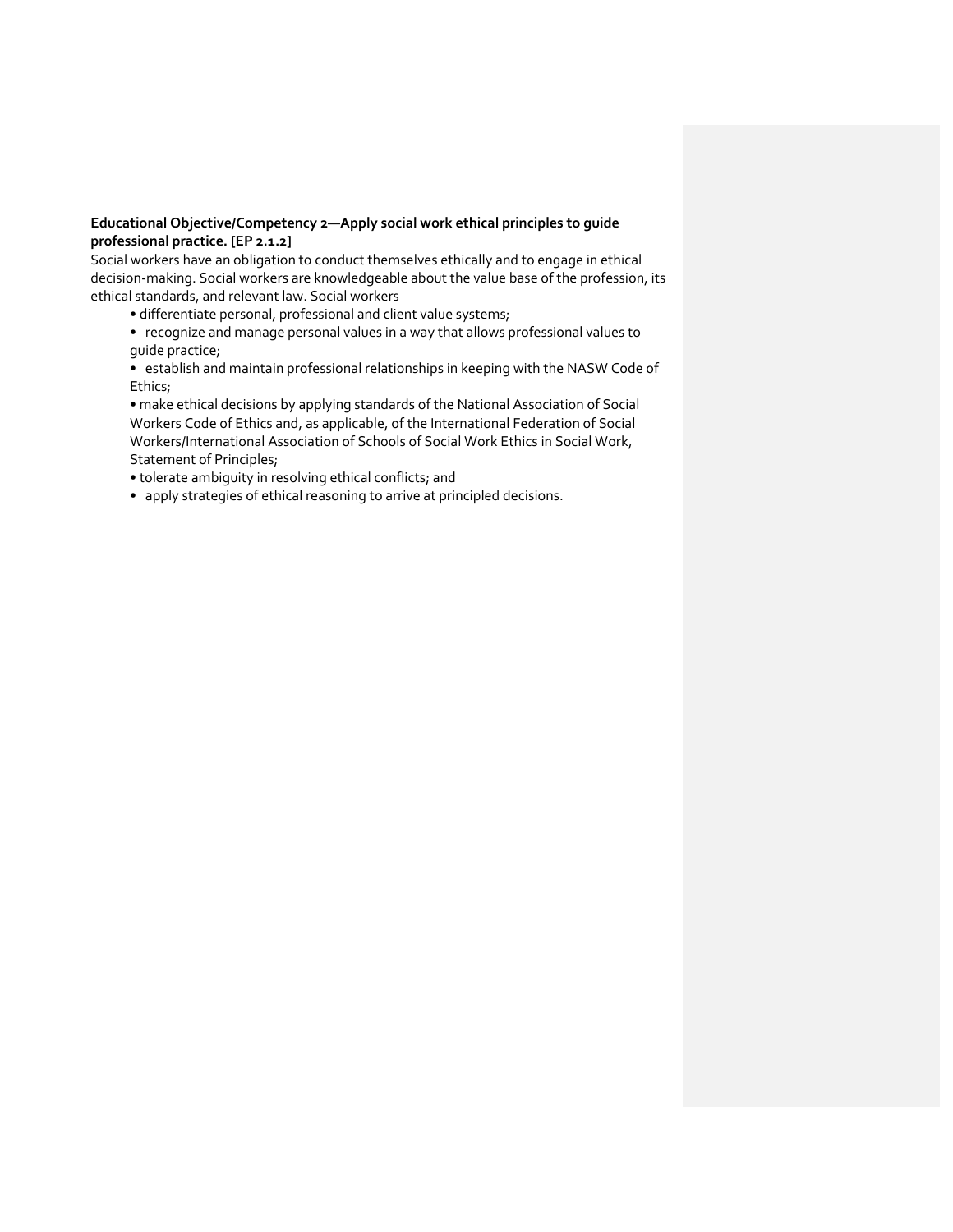*Attachment 1*

<u>. . . . . . . . . . . . . . . .</u>

#### **Educational Objectives/Competencies of the Social Work Program Delivered through Core Social Work Courses** (Revised August 25, 2009)

Students graduating from the JMU‐BSW Program will be prepared for competent beginning generalist professional social work practice grounded in the strengths, empowerment and social justice perspectives with client systems including individuals, families, groups, organizations, institutions and communities. [Legend: L = learning; S = Simulate; A <sup>=</sup> Applied]

| <b>Core Social Work Courses</b>                                                                                                                                                                                                                                                                                                                                 | SOWK<br>287 | SOWK<br>288 | SOWK<br>305 | SOWK<br>317 | SOWK<br>320 | SOWK<br>335 | SOWK<br>465 | SOWK<br>466    | SOWK<br>467    | SOWK<br>481/482 | SOWK494 |
|-----------------------------------------------------------------------------------------------------------------------------------------------------------------------------------------------------------------------------------------------------------------------------------------------------------------------------------------------------------------|-------------|-------------|-------------|-------------|-------------|-------------|-------------|----------------|----------------|-----------------|---------|
| 1. Identify as a professional social worker and conduct oneself<br>accordingly.<br>Social workers serve as representatives of the profession, its<br>mission, and its core values. They know the profession's history.<br>Social workers commit themselves to the profession's enhancement<br>and to their own professional conduct and growth. Social workers: |             |             |             |             |             |             |             |                |                |                 |         |
| advocate for client access to the services of social work;<br>a.                                                                                                                                                                                                                                                                                                |             |             |             |             |             | A           |             |                |                | Α               |         |
| practice personal reflection, demonstrating a commitment<br>b.<br>to reflecting on and strengthening those areas deemed<br>necessary for effective professional practice and continued<br>professional development;                                                                                                                                             | L           | L           |             | A           |             |             | A           | $\overline{A}$ | $\overline{A}$ | A               | A       |
| utilize the various social work roles including<br>C.<br>enabler/facilitator, mobilizer, broker, advocate and<br>mediator;                                                                                                                                                                                                                                      |             |             |             |             |             |             | S           | S              | S              | Α               | S       |
| clarify one's role, purpose, and boundaries to develop and<br>d.<br>maintain helping relationships.                                                                                                                                                                                                                                                             |             |             |             |             |             |             | S           | S              | S              | Α               | S       |
| demonstrate professional demeanor in behavior,<br>е.<br>appearance, and communication, including professional<br>writing and documentation;                                                                                                                                                                                                                     |             |             | S           | L S         |             | S           | S           | S              | S              | Α               | S       |

**Comment [A3]:** The following Table conveys where each objective is covered in the Social Work curricula. Notice that each objective is covered in at least one course. This alignment satisfies Element II of the APT rubric.

\*Note that the table has been shortened for space considerations.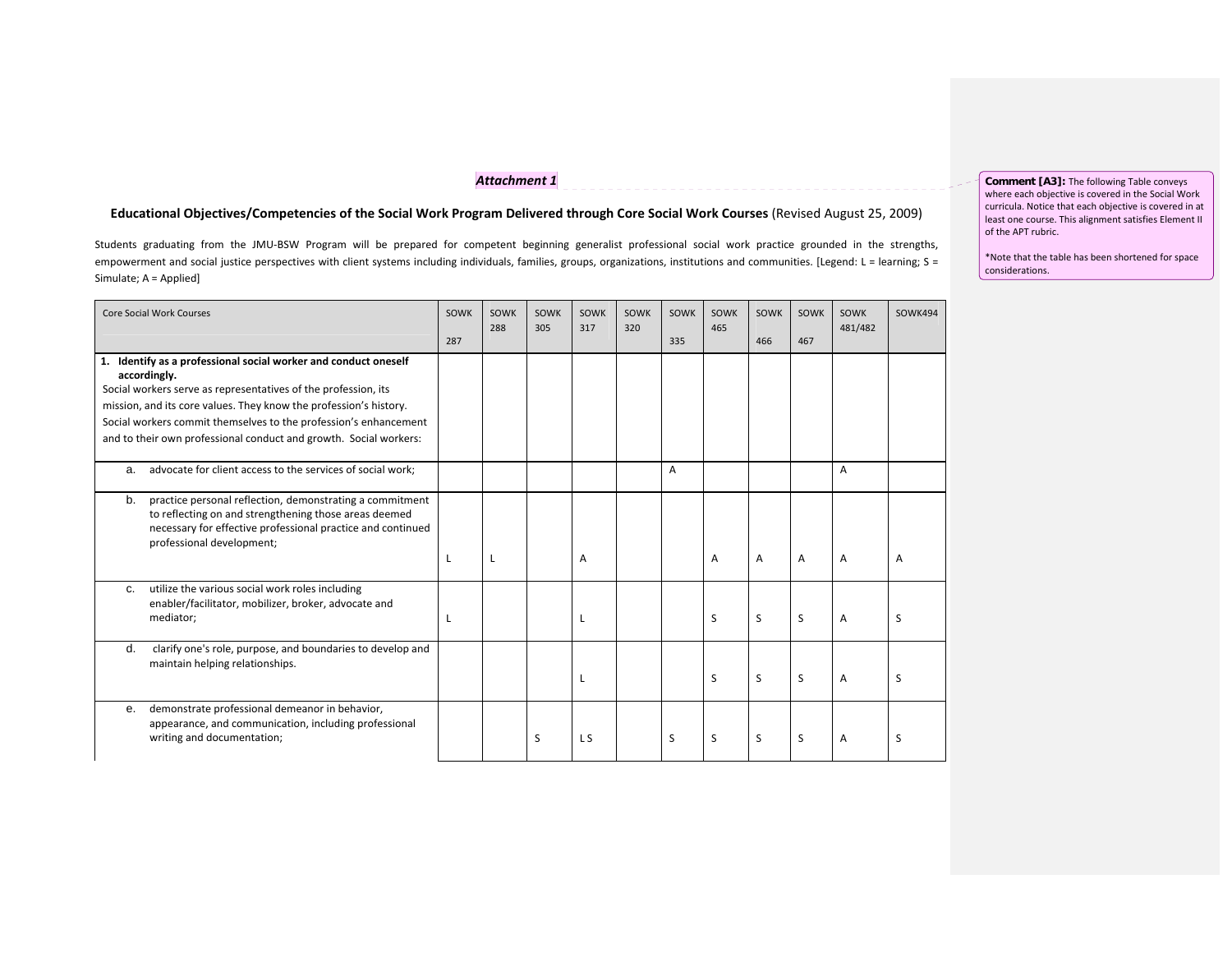|                                                                                                                                                                                                                                                                                                                                      | SOWK<br>287  | SOWK<br>288 | SOWK<br>305 | SOWK<br>317    | SOWK<br>320 | SOWK | SOWK<br>465    | SOWK           | SOWK           | SOWK<br>481/482 | <b>SOWK494</b> |
|--------------------------------------------------------------------------------------------------------------------------------------------------------------------------------------------------------------------------------------------------------------------------------------------------------------------------------------|--------------|-------------|-------------|----------------|-------------|------|----------------|----------------|----------------|-----------------|----------------|
| <b>Core Social Work Courses</b>                                                                                                                                                                                                                                                                                                      |              |             |             |                |             | 335  |                | 466            | 467            |                 |                |
| f.<br>engage in career-long learning; and                                                                                                                                                                                                                                                                                            | L            |             |             |                |             |      | L <sub>S</sub> | L <sub>S</sub> | L <sub>S</sub> | L S             | S              |
| use supervision and consultation<br>q.                                                                                                                                                                                                                                                                                               |              |             |             | L <sub>S</sub> |             |      | S              | S              | S              | $\overline{A}$  | S              |
| 2. Apply social work ethical principles to guide professional<br>practice.<br>Social workers have an obligation to conduct themselves ethically<br>and to engage in ethical decision-making. Social workers are<br>knowledgeable about the value base of the profession, its ethical<br>standards, and relevant law. Social workers: |              |             |             |                |             |      |                |                |                |                 |                |
| differentiate personal, professional and client value<br>а.<br>systems;                                                                                                                                                                                                                                                              | $\mathsf{L}$ | L           |             | L              | L           |      | S              | S              | S              | $\overline{A}$  | S              |
| recognize and manage personal values in a way that allows<br>b.<br>professional values to guide practice;                                                                                                                                                                                                                            | Г            |             |             | L              |             |      | S              | S              | S              | Α               |                |
| establish and maintain professional relationships in<br>c.<br>keeping with the NASW Code of Ethics;                                                                                                                                                                                                                                  |              |             |             | L              |             |      | S              | S              | S              | $\overline{A}$  |                |
| make ethical decisions by applying standards of the<br>d.<br>National Association of Social Workers Code of Ethics and,<br>as applicable, of the International Federation of Social<br>workers/International Association of Schools of Social<br>Work Ethics in Social Work, Statement of Principles;                                |              |             |             |                |             |      | S              | S              | S              | $\overline{A}$  | S              |
| tolerate ambiguity in resolving ethical conflicts; and<br>e.                                                                                                                                                                                                                                                                         |              |             |             |                |             | L    | S              | S              | S              | $\overline{A}$  |                |
| f.<br>apply strategies of ethical reasoning to arrive at principled<br>decisions.                                                                                                                                                                                                                                                    |              |             |             |                |             | L    | S              |                |                | $\overline{A}$  | S              |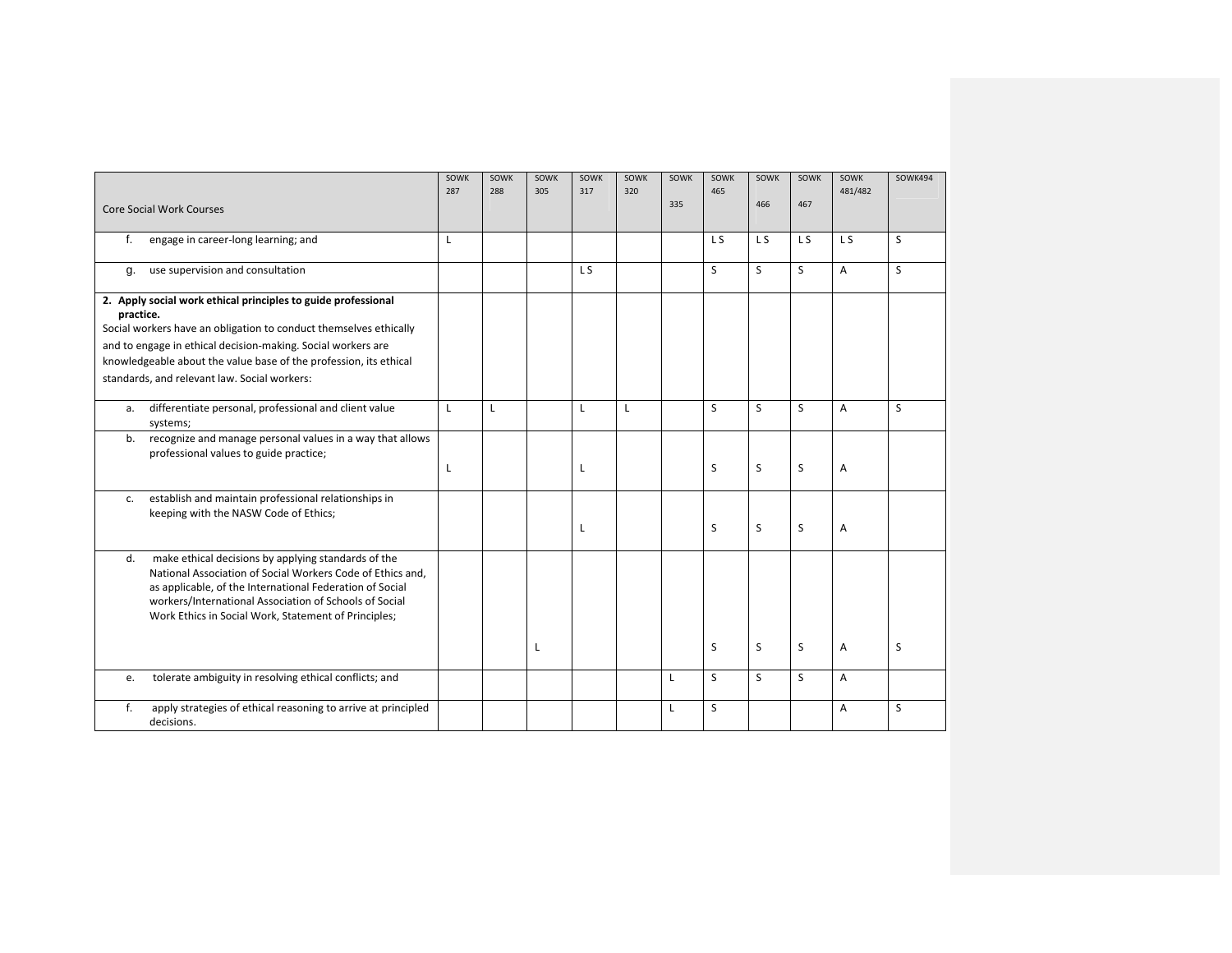## **III. Evaluation/Assessment Methods**

#### **III. Evaluation/Assessment Methods**

The senior assessment program is multi‐faceted, using five methods implemented prior to the end of the student's senior year. First, students must meet all criteria necessary for graduation from the Social Work Program and the University. Second, completion of the Social Work Information Literacy Test occurs at the end of first term senior year. The SW‐ILT test is embedded in a required core social work course.

In the final senior semester other methods include a written comprehensive exam and an oral exam that are embedded in SOWK 494 Senior Seminar (capstone) and all students must successfully complete the field practicum experience (SOWK 481/481) where the field practicum evaluation is completed, ensuring 100% of majors participate in outcome assessments. The capstone is the culmination of the learning, simulating and applying knowledge gained through the core social work course and their field experience. The field practicum evaluation is given at the mid‐point of the semester and at its conclusion. Each year outcome assessment results, curriculum and program reviews are used to review and, if appropriate, to revise the examinations and/or field evaluation.

Historically, there existed a table,"Educational Objectives and Match with Outcome Assessment", illustrating how educational objectives were linked to outcome assessment methods. *Attachment 5,*"Educational Objectives/Competencies and Match with Outcome Assessment", provides the linkage of the comprehensive exam and field practicum to the educational objectives/competencies. The linkage of the comprehensive exam was done with CARS staff in August 2008 and Fall 2010. The oral exam analysis was conducted in 2010‐2011. Mapping of items on the written comprehensive exam, oral exam and social work information literacy exam to the educational objectives/competencies serve to balance coverage of the educational objectives/competencies strengthening the validity of our outcome assessment measures.

As noted in Section I&II, we have mapped the educational objectives/competencies to the core social work courses (See *Attachment 1*) which serves to strengthen validity as does faculty identification of program‐driven assignments that have been agreed to be assigned every time any course/or course section is offered regardless of who is teaching the course. The SW-ILT embedded in core social work courses occurs regardless of who is teaching the course.

In addition to the outcome assessment measures identified above, a Student Motivation Scale is administered with the goal of determining what students think and feel about department assessment activities.

**Comment [A4]:** In this paragraph the program discusses how the assessment measures were specifically aligned to the program's objectives (displayed in Attachment 5). Clear linkage between measures and objectives is an important component of Element III. A.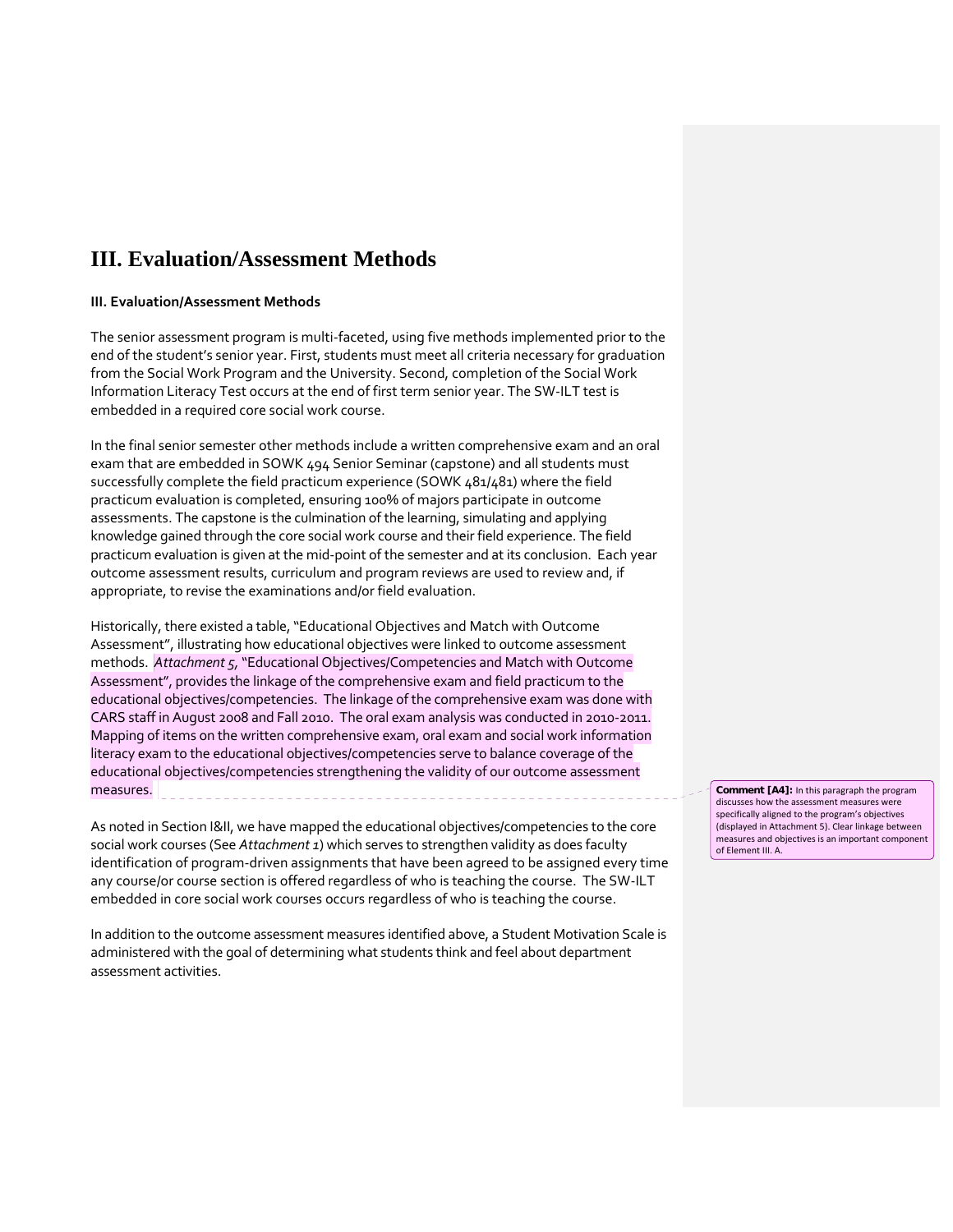Attachment 5

. . . . . . . . . . . . . .

#### **Educational Objectives/Competencies and Match with Outcome Assessment (9/11/11)**

Students graduating from the JMU‐BSW Program will be prepared for competent beginning generalist professional social work practice grounded in the strengths, empowerment and social justice perspectives with client systems including individuals, families, groups, organizations, institutions and communities.

| <b>Educational Objectives/Competencies</b>                                                                                                                                                                                                                                                                                                                      | <b>New</b><br>Written<br>Comp | Oral<br><b>Exam</b><br>Fall<br>2011 | <b>PDA</b>                                                                                                                 | SOWK/<br><b>ILT</b> | <b>Field Practicum</b><br>[Supervisor]<br><b>Evaluation of</b><br>Student<br>Performance] |
|-----------------------------------------------------------------------------------------------------------------------------------------------------------------------------------------------------------------------------------------------------------------------------------------------------------------------------------------------------------------|-------------------------------|-------------------------------------|----------------------------------------------------------------------------------------------------------------------------|---------------------|-------------------------------------------------------------------------------------------|
| Identify as a professional social worker and conduct oneself accordingly.<br>1.<br>Social workers serve as representatives of the profession, its mission, and its core<br>values. They know the profession's history. Social workers commit themselves to<br>the profession's enhancement and to their own professional conduct and growth.<br>Social workers: |                               |                                     |                                                                                                                            |                     |                                                                                           |
| advocate for client access to the services of social work:<br>a.                                                                                                                                                                                                                                                                                                |                               |                                     |                                                                                                                            |                     | E                                                                                         |
| practice personal reflection, demonstrating a commitment to reflecting on<br>b.<br>and strengthening those areas deemed necessary for effective professional<br>practice and continued professional development;                                                                                                                                                |                               | $1-3, 14$                           | 287 LAP<br>287 CSL<br>287 Eco-map<br>287 Multicultural<br>465 Genogram<br>465 Cultural<br>Competency<br>465 Practice Group |                     | E                                                                                         |

**Comment [A5]:** As noted previously, the following table provides <sup>a</sup> clear connection between the assessment instruments (described in depth subsequently) and the objectives they measure. Aligning the instruments to objectives corresponds to Element III. A. Notice that for some objectives specific items from the written and oral comprehensive exams are linked to the objectives. This is exemplary practice and would help receive <sup>a</sup> rating of 4 on this element.

\*Table includes measures for objectives 1 and 2 only for space considerations.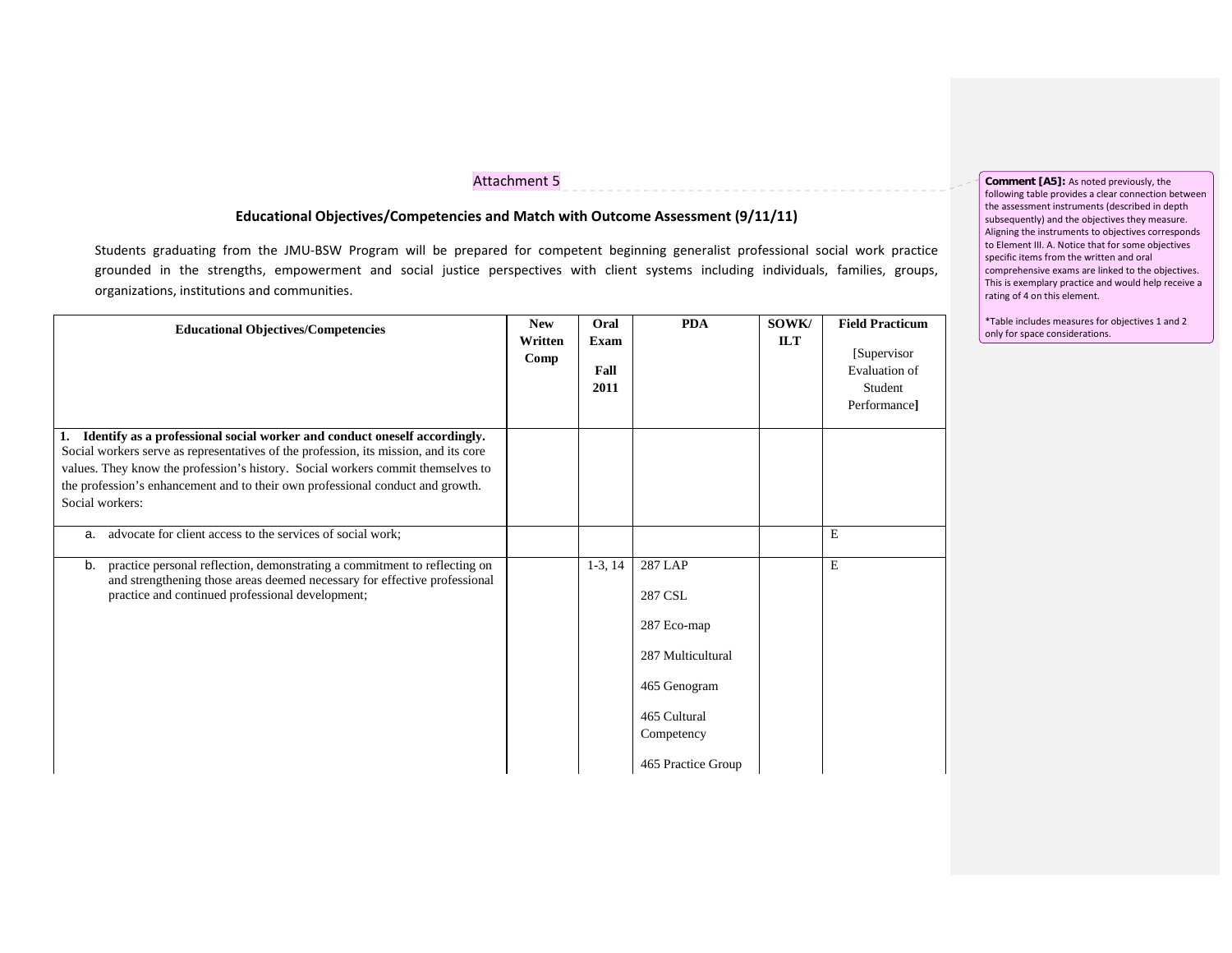|    |                                                                                                                                    |    |         | Lab                                                                                                                                               |             |
|----|------------------------------------------------------------------------------------------------------------------------------------|----|---------|---------------------------------------------------------------------------------------------------------------------------------------------------|-------------|
| C. | utilize the various social work roles including enabler, educator,<br>facilitator, mobilizer, broker, advocate and mediator;       |    | $1-3$   | <b>287 LAP</b><br>287 CSL<br>287 Eco-map<br>287 Multicultural<br>335 Policy Proposal<br>467 Macro Project                                         |             |
| d. | clarify one's role, purpose, and boundaries to develop and maintain<br>helping relationships.                                      |    | $1 - 3$ | 465 Ethical<br>Dilemmas Test<br>466 Agency Profile<br>467 Macro Project<br>FIM (formerly FFI<br>$mtgs - needs$<br>measure)                        | E           |
| е. | demonstrate professional demeanor in behavior, appearance, and<br>communication, including professional writing and documentation; | 32 | $15-19$ | 287 Lap<br>287 Prof.<br>Documentation<br>305 APA Guidelines<br>317 Social History<br>317 Intake form<br>335 Policy Proposal<br>465 Practice Group | $\mathbf E$ |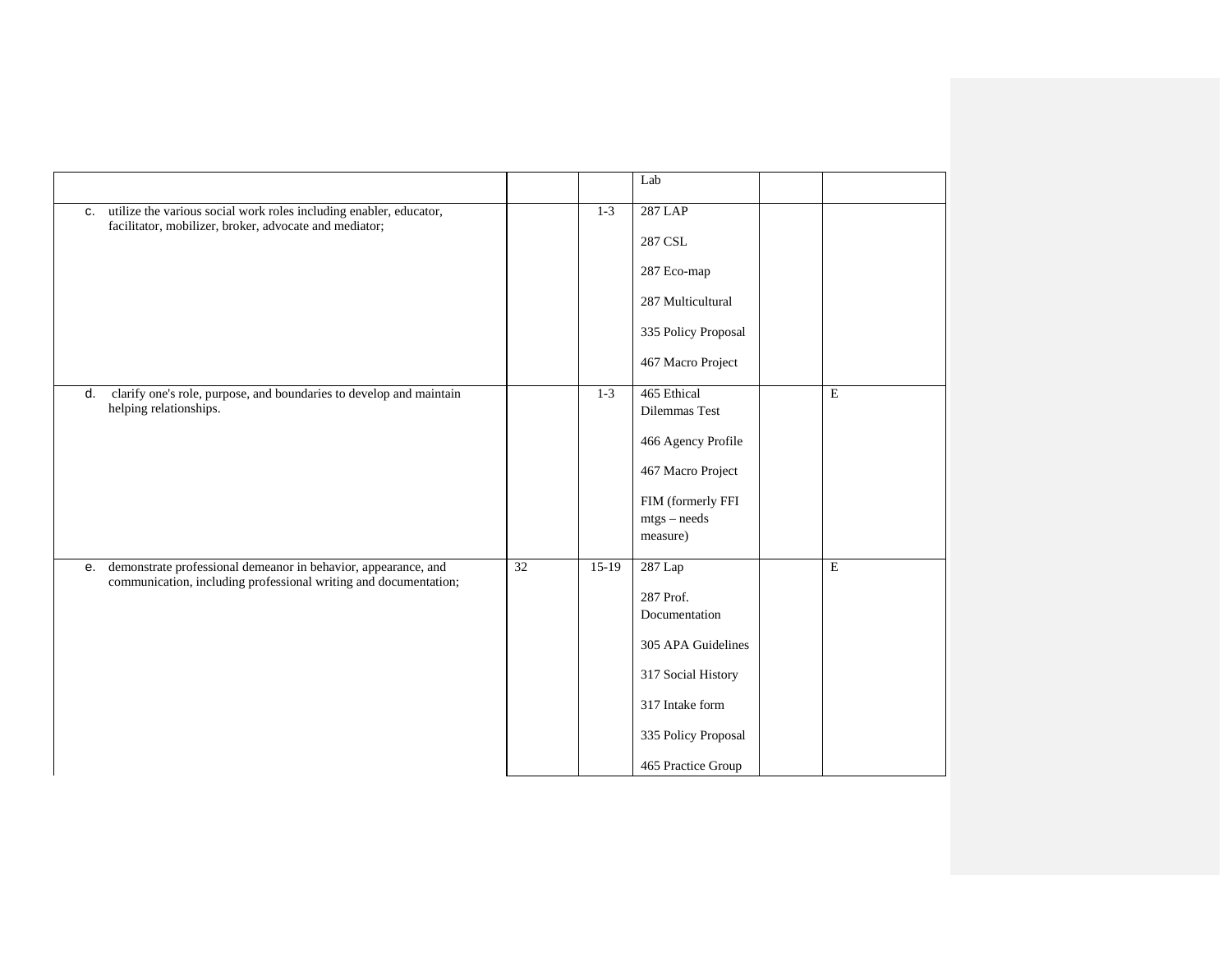|                                                                                                                                                                                                                                                                                                                                |    | Lab                        |    |             |
|--------------------------------------------------------------------------------------------------------------------------------------------------------------------------------------------------------------------------------------------------------------------------------------------------------------------------------|----|----------------------------|----|-------------|
|                                                                                                                                                                                                                                                                                                                                |    | 467 Macro Project          |    |             |
| engage in career-long learning; and<br>f.                                                                                                                                                                                                                                                                                      |    | 287 CSL                    | 11 |             |
|                                                                                                                                                                                                                                                                                                                                |    | 287 Multicultural          |    |             |
|                                                                                                                                                                                                                                                                                                                                |    | 465 Cultural<br>Competency |    |             |
|                                                                                                                                                                                                                                                                                                                                |    | Senior Cap, FIM            |    |             |
| g. use supervision and consultation                                                                                                                                                                                                                                                                                            |    | 465 Genogram               |    | $\mathbf E$ |
|                                                                                                                                                                                                                                                                                                                                |    | 465 Practice Group<br>Lab  |    |             |
|                                                                                                                                                                                                                                                                                                                                |    | 467 Macro Project          |    |             |
|                                                                                                                                                                                                                                                                                                                                |    | <b>SCR</b>                 |    |             |
| 2. Apply social work ethical principles to guide professional practice.<br>Social workers have an obligation to conduct themselves ethically and to engage in<br>ethical decision-making. Social workers are knowledgeable about the value base of<br>the profession, its ethical standards, and relevant law. Social workers: |    |                            |    |             |
| differentiate personal, professional and client value systems;<br>a.                                                                                                                                                                                                                                                           | 33 | $287$ Lap                  |    | E           |
|                                                                                                                                                                                                                                                                                                                                |    | 287 CSL                    |    |             |
|                                                                                                                                                                                                                                                                                                                                |    | 287 Eco-map                |    |             |
|                                                                                                                                                                                                                                                                                                                                |    | 335 Media Logs             |    |             |
|                                                                                                                                                                                                                                                                                                                                |    | 465 Ethical                |    |             |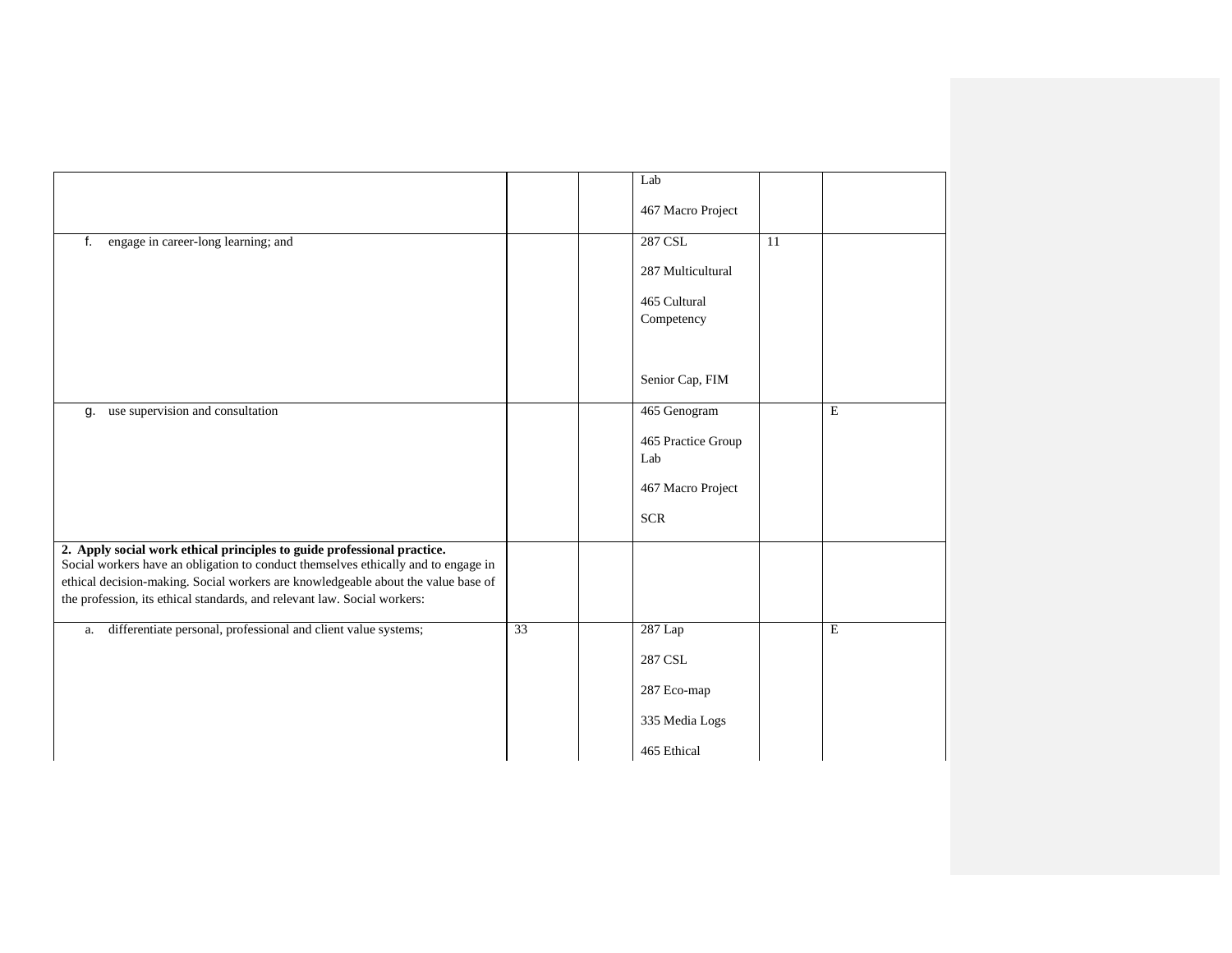|           |                                                                                                                                                                                                                                                                                              |            |       | <b>Dilemmas Test</b><br>J or FIM                                                              |    |             |
|-----------|----------------------------------------------------------------------------------------------------------------------------------------------------------------------------------------------------------------------------------------------------------------------------------------------|------------|-------|-----------------------------------------------------------------------------------------------|----|-------------|
| b.        | recognize and manage personal values in a way that allows professional<br>values to guide practice;                                                                                                                                                                                          | 31         |       | 287 Lap<br>287 CSL<br>465 Ethical<br><b>Dilemmas Test</b><br><b>FIM</b><br><b>IIHHS - IPC</b> |    | E           |
| $c_{\rm}$ | establish and maintain professional relationships in keeping with the<br>NASW Code of Ethics;                                                                                                                                                                                                | 4, 29, 33  | 2, 20 | 305 CITI Test<br><b>FIM</b>                                                                   |    | E           |
| d.        | make ethical decisions by applying standards of the National Association<br>of Social Workers Code of Ethics and, as applicable, of the International<br>Federation of Social workers/International Association of Schools of<br>Social Work Ethics in Social Work, Statement of Principles; | 30, 45, 46 |       | 335 Media log<br>335 policy<br>465 Ethical<br>Dilemmas Test                                   | 16 | $\mathbf E$ |
| e.        | tolerate ambiguity in resolving ethical conflicts; and                                                                                                                                                                                                                                       | 45         |       | 465 Ethical<br><b>Dilemmas Test</b><br><b>FIM</b>                                             |    | $\mathbf E$ |
| f.        | apply strategies of ethical reasoning to arrive at principled decisions.                                                                                                                                                                                                                     | 32, 45     |       | 335 Policy Analysis<br>465 Ethical<br><b>Dilemmas Test</b><br><b>IIHHS - IPC</b>              |    |             |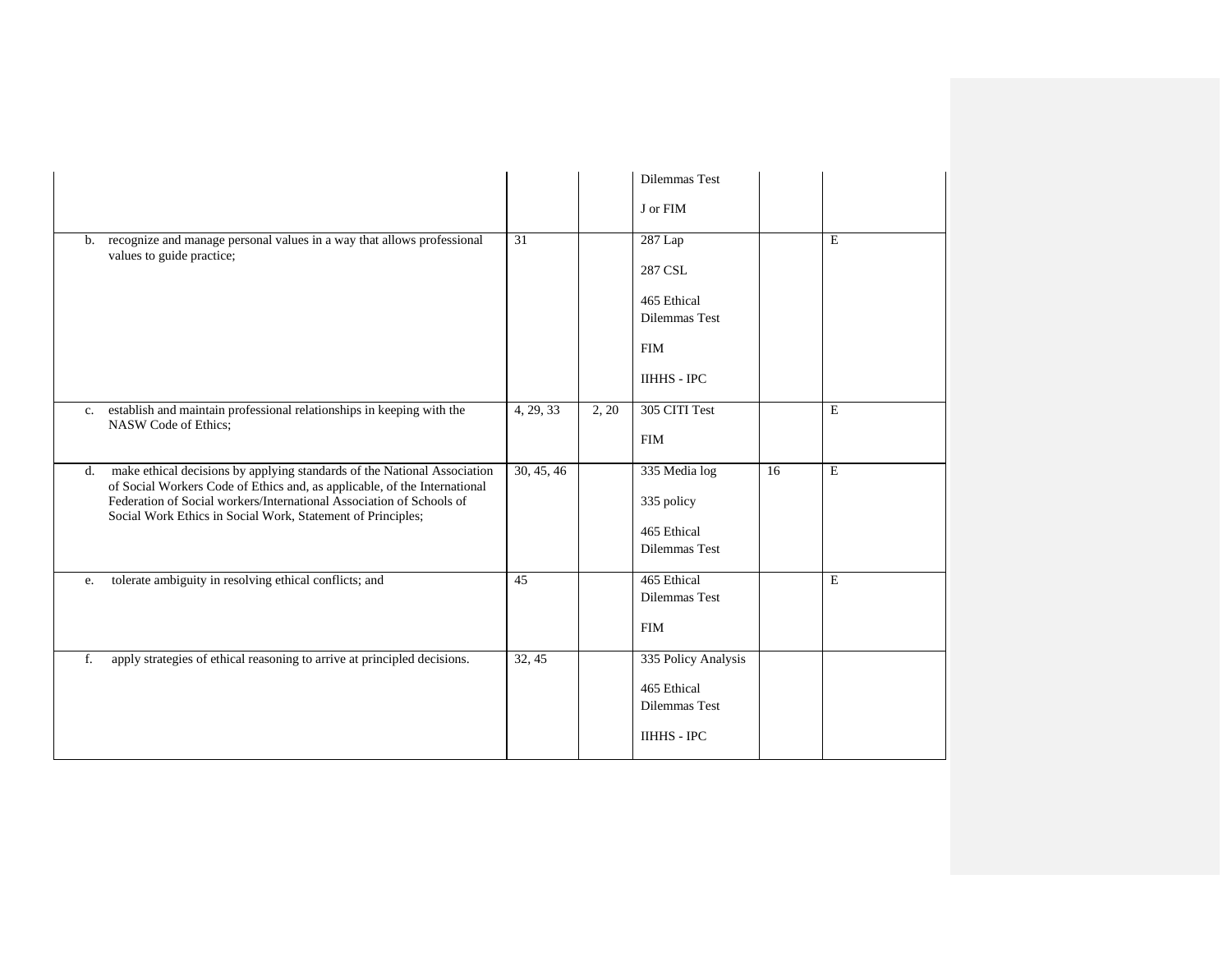#### **Comprehensive Written Exam**

This year represents a significant change in our written comprehensive assessment. Twenty percent of the students' final grade in the course is based on their performance on this exam. Historically, the written comprehensive exam was designed to evaluate theoretical content, knowledge base and skill base. The student received four scores; a total test score and a score for each of three subtests - context, knowledge and practice. The student had to pass this test in order to take the oral examination. The departmental grading scale was utilized with the lowest C score (74) being the lowest acceptable passing grade for the comprehensive. The student who failed had to repeat the appropriate subtest(s) six weeks after taking the first test. If a student passed the total test but failed a subtest, that subtest was repeated to receive a passing score. It should be noted that the student's first test score was the one used for program evaluation purposes.

During the August 2008 Summit, the Center for Assessment and Research Studies (CARS) conducted a workshop for faculty with the goal of moving from a norm referenced to a criterion referenced exam. This work continues as part of the end of year/beginning of year faculty summit where efforts are reviewed. No items were modified for the 2008‐2009 or 2009‐2010 written comprehensive exam. The exam contained 143 questions and a pilot section of 17 new items in order to have students evaluate the relevance and difficulties of the items. In 2010‐2011, 17 pilot items were included within the body of the exam increasing the total number of questions to 160. The test items were written by faculty to correspond to the previous educational objectives.

At the same time, based on agreed upon changes to a criterion referenced exam faculty with CARS assistance, worked to develop a new case based written comprehensive exam that was beta tested with members of the Spring 2011 senior cohort where students were they able to share their perspective of this new exam process. It was not used to determine outcome assessment. This test was delivered in a written format. Based on comments adjustments were made over Summer 2011 by faculty to determine the appropriateness of each item, match to the corresponding educational objective/competency and write additional questions as appropriate. At the beginning of the Fall 2011 term faculty summit final approval of the new comprehensive written exam occurred in preparation for its official launch that term. Items were placed on the JMU Qualtrics system by CARS for delivery, to promote confidential evaluation of student efforts and to promote ease for evaluation of results.

As stated above, the written comprehensive exam is given in the context of SOWK 494 where 100% of our majors participate. For the academic year 2011-2012 no student cut off score was determined for the written comprehensive exam, as data to make such a decision had not been collected. All students taking the test received a calculated score based on the number of attempted questions and the number correct. In evaluating the test, if no student got an item correct it was not used to determine students' final score. There was consistency across fall and spring terms as to which items indicated reliability or item construction/delivery concerns. Those items will be reviewed over the summer.

**Comment [A6]:** The following paragraphs provide great detail describing all the instruments used for assessment. Generally, these paragraphs elucidate the manner in which measures align with the program objectives (III. A), whether they are direct or indirect measures (III. B), and the integrity of the data collection design (III. D).

Of note, all objectives are measured by at least one direct instrument. This satisfies the exemplary category of Element III. B.

The data collection procedures are also very clearly described and reflect strong assessment practices.

**Comment [A7]:** Including the written comprehensive exam as a part of the course grade inherently speaks to the motivation of the students. Adequate motivation of students participating in the assessment is an important aspect of assessment and corresponds to Element III. D of the APT rubric. Potential methods to gauge student motivation for non‐course embedded assessments includes student motivation surveys and proctor observations for example.

**Comment [A8]:** In this sentence the program specifies the number of students assessed by the comprehensive exam. Because all graduating students in the program are assessed by the instrument, the sample is inherently representative of the graduating students (Element III. D). Obtaining a census is certainly not a requirement of assessment. Nevertheless, programs should strive for samples representative of the population of interest (e.g., graduating Social Work majors).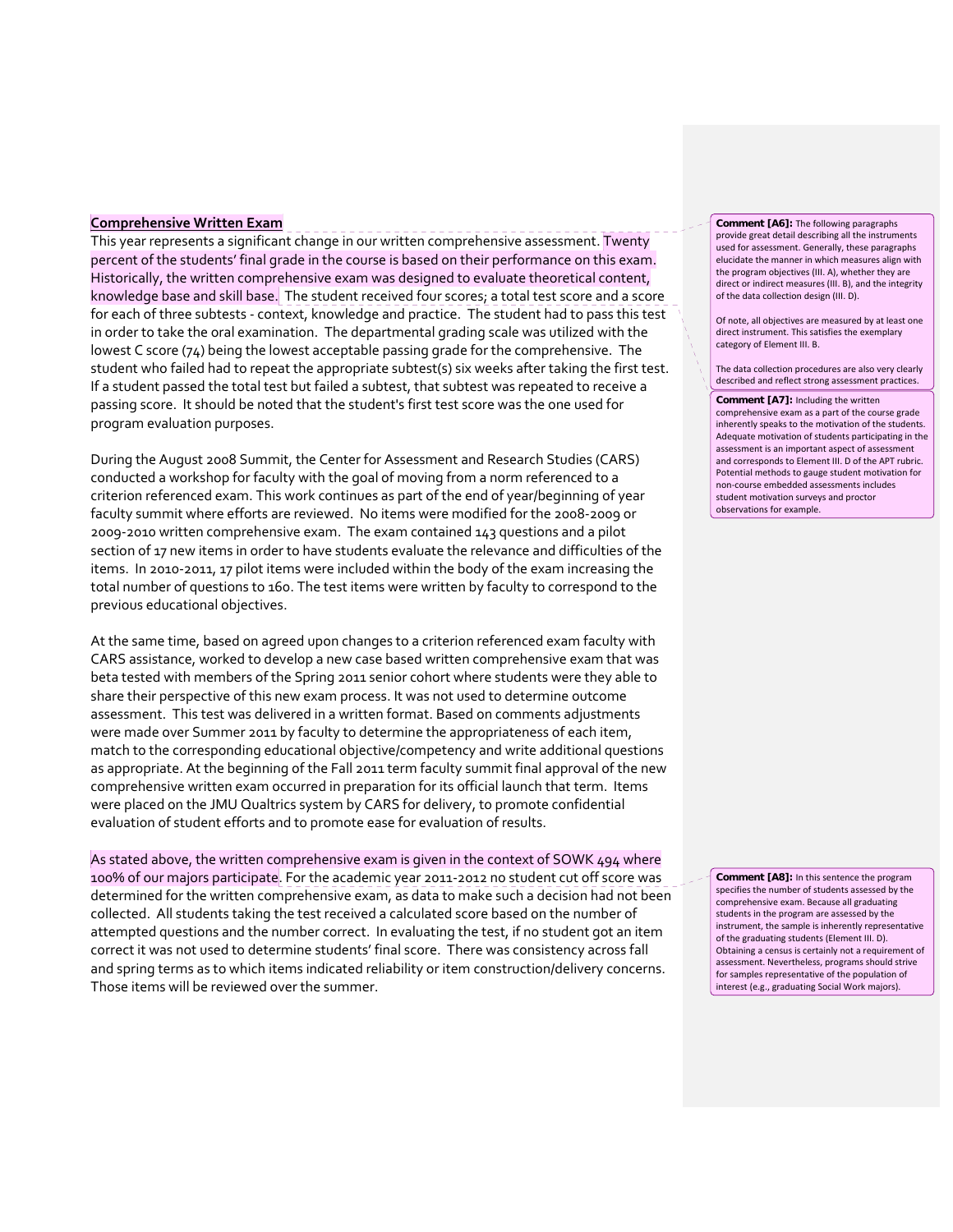The comprehensive exam has been revised eleven times since its inception. Test results by year are available on site.

The table below is drawn from information provided by CARS are for each of past semesters during which the written comprehensive exam was given.

### **Reliability and Passing Grades by Cohort**

| Cohort         | <b>Number</b><br>in Class | Reliability<br>on Total<br>Test<br>$K = 143$ | Reliability<br>on<br>Context<br>Subtest<br>$K = 34$ | Reliability<br>on<br>Knowledge<br>Subtest<br>$K = 72$ | Reliability<br>on<br>Practice<br>Subtest<br>$K = 43$ | Number<br>Passing | Percent<br>Passing |
|----------------|---------------------------|----------------------------------------------|-----------------------------------------------------|-------------------------------------------------------|------------------------------------------------------|-------------------|--------------------|
| 2008<br>Fall   | 11                        | .75                                          | .44                                                 | .71                                                   | .43                                                  | 8                 | 73%                |
| 2009<br>Spring | 41                        | $-73$                                        | .47                                                 | .70                                                   | .20                                                  | 35                |                    |
| 2009<br>Fall   | 15                        | .71                                          | .63                                                 | .56                                                   | .21                                                  | 9                 | 60%                |
| 2010<br>Spring | 34                        | .74                                          | .56                                                 | .63                                                   | .38                                                  | 27                | 79%                |
| Fall<br>2010   | 14                        | .79                                          | .47                                                 | .70                                                   | .48                                                  | 9                 | 64%                |
| Spring<br>2011 | 36                        | .79                                          | .47                                                 | .70                                                   | .48                                                  | 28                | 78%                |

**Comment [A9]:** This table displays the reliability information and history of results (Element IV. B.) for the Comprehensive written exam.

The high reliability estimates for the Total test and knowledge subtest (> .60) offer the program evidence that the scores obtained from the ETS field test are consistent. The program may look to improve the moderate reliabilities seen in the Practice and Context subtests. Reliability evidence falls under Element III. E.

### **Scores on New Written Comprehensive**

The new written comprehensive exam is case based. Students are presented a professional case determined by the faculty to be at the beginning generalist level. This is the standard for graduating BSW students. Questions were developed and reviewed by faculty in conjunction with CARS as part of our transition to a criterion reference exam. Items on the new written comprehensive were matched to educational objectives/competencies. Each match was evaluated for correlation to the educational objective/competency matched and item difficulty. See Attachment 6 - Comprehensive Written Exam CARS Report for the Fall 2011 and Spring 2012.This information will be reviewed over the summer for fall adjustments by the faculty.

Item-objective correlations could not be computed for Educational Objective/Competency 1 and 5, as these only had one item. Item difficulty is presented for these two objectives/competencies.

**Comment [A10]:** Note, Attachment 6 is not provided because of space considerations. However, the alignment of items to specific objectives can be seen in Atachment 5. Multiple faculty aligning specific items to objectives is excellent assessment practice and aligns with Element III. A.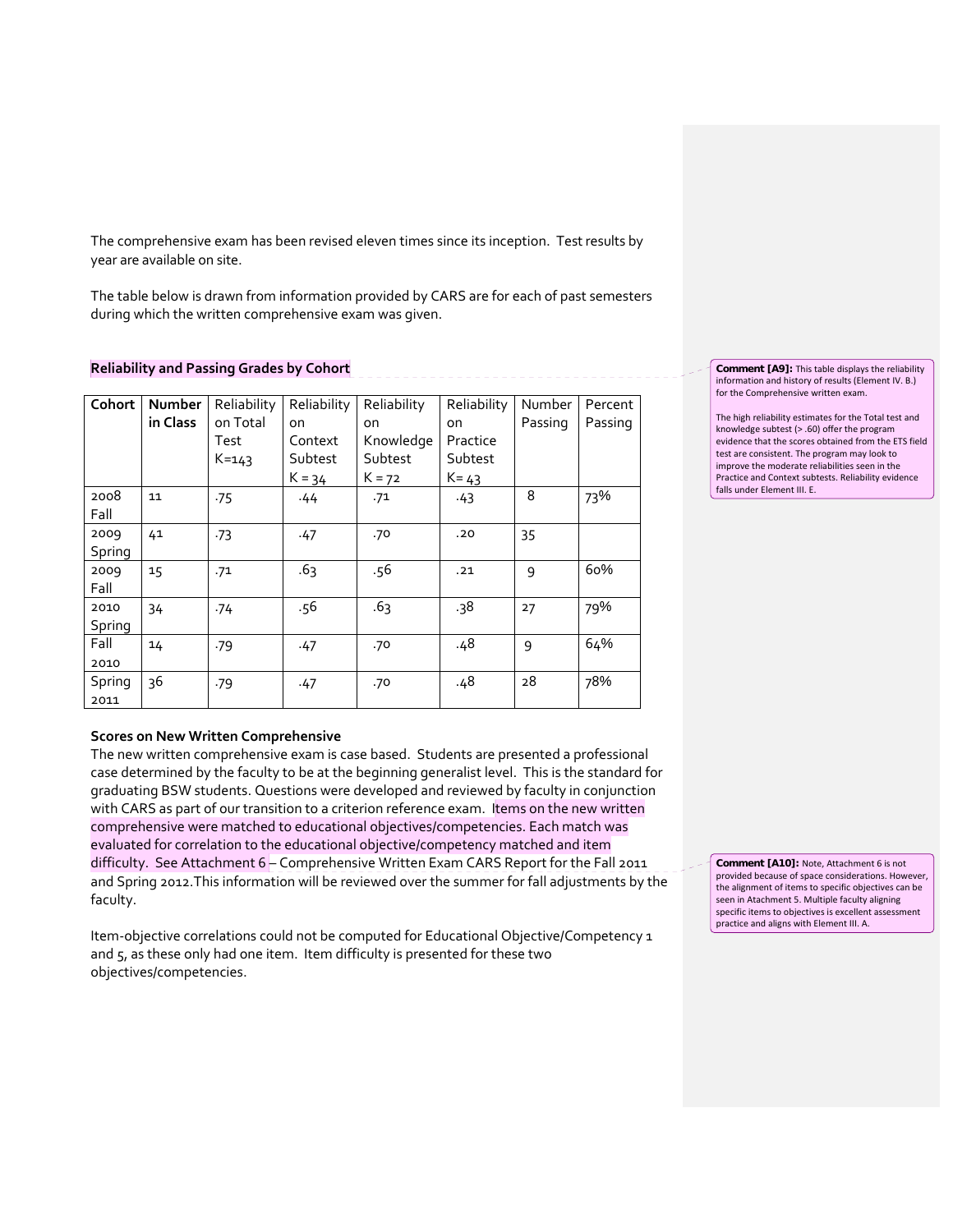*[Embedded images below randomly would not load. They are contained in the APT Image document per Plan B of instructions. AND can be found as part of the WORD version of this document attached.]*

**Objective 1: Identify as a professional social worker and conduct oneself accordingly**

*Note*: Item difficulty = 0.50

**Objective 5: Advance human rights and social and economic justice** *Note*: Item difficulty = 0.53

Item difficulties and item‐objective correlations for all other educational objective/competencies are reported below.

#### **Objective 2: Apply social work ethical principles to guide professional practice**

## **Item Difficulties and Item‐Objective Correlations:**

| Item      | Item Difficulty | Item-Objective Correlation |
|-----------|-----------------|----------------------------|
| 4         | 0.44            | 0.03                       |
| 29        | 0.24            | 0.21                       |
| 30        | 0.69            | 0.14                       |
| 31        | 0.74            | 0.23                       |
| 32        | 0.50            | 0.12                       |
| <u>33</u> | 0.59            | 0.00                       |
| 45        | 0.63            | 0.09                       |
| 46        | 0.73            | 0.04                       |

#### **Objective 3: Apply critical thinking to inform and communicate professional judgments**

**Item Difficulties and Item‐Objective Correlations:**

| Item     | Item Difficulty | Item-Objective Correlation |
|----------|-----------------|----------------------------|
| $6-9A$   | 0.77            | 0.41                       |
| $6-9B$   | 0.69            | 0.25                       |
| $6-9C$   | 0.56            | 0.44                       |
| $6 - 9D$ | 0.54            | 0.30                       |
| $6-9E$   | 0.99            | 0.11                       |
| $6-9F$   | 0.59            | 0.32                       |
| 45       | 0.63            | 0.12                       |

**Comment [A11]:** Item difficulties (proportion of students obtaining the correct answer) and item‐ objective correlations also help assess the quality of an assessment instrument (Element III. E)

This information is also important to help guide potential revisions to assessment instruments, which can be documented and address Element VI. B.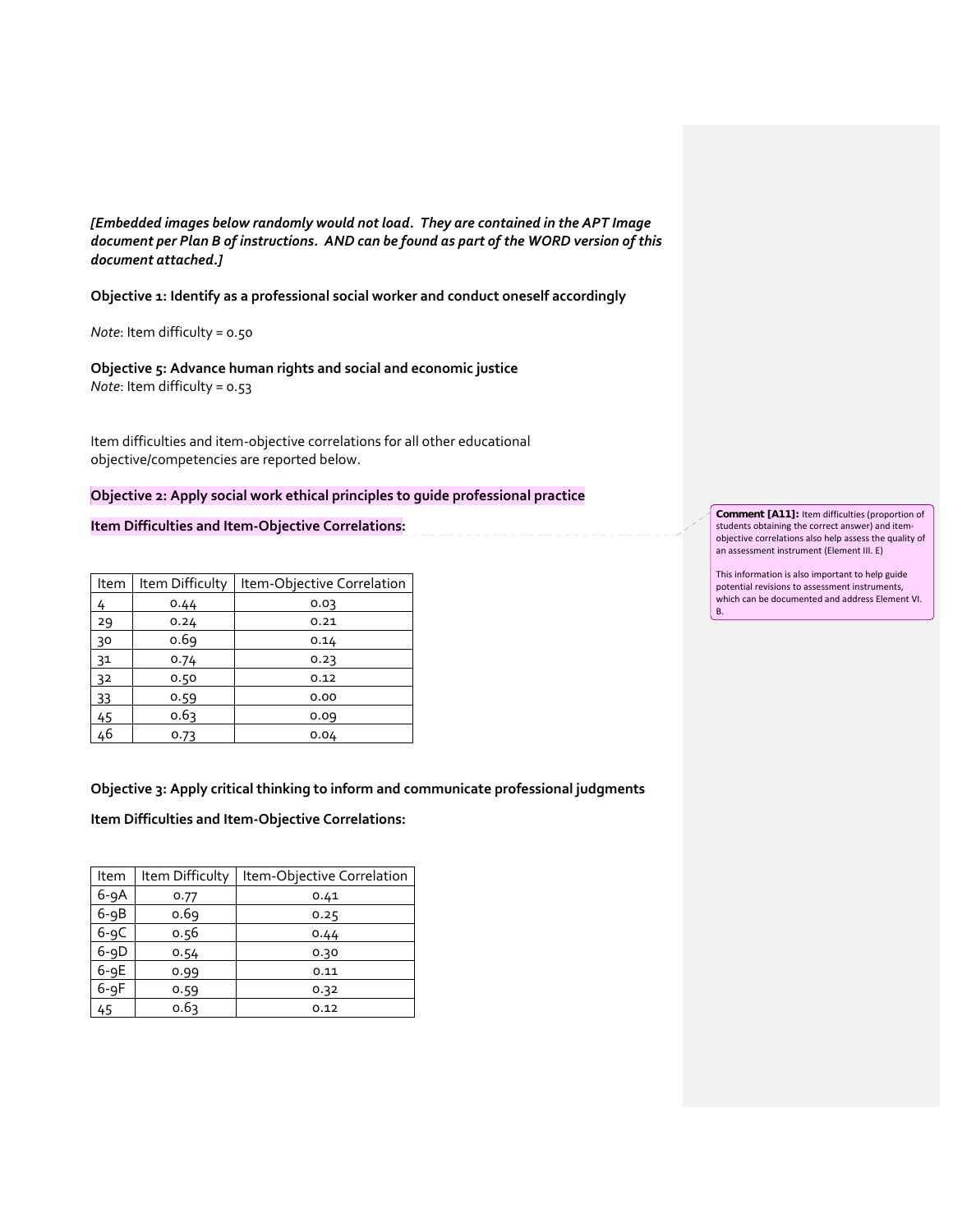|    | 0.39 | 0.14 |
|----|------|------|
|    | 0.01 | 0.20 |
| -6 | 0.83 | 0.16 |
|    | 0.86 | 0.26 |

**Objective 4: Engage in diversity and difference in practice Item Difficulties and Item‐Objective Correlations:**

| Item | Item Difficulty | Item-Objective Correlation |
|------|-----------------|----------------------------|
| 33   | 0.59            | 0.12                       |
| 35   | 0.99            | 0.20                       |
| 49   | 1.00            | ΝA                         |
| 50   | 1.00            | ΝA                         |
| 56   | 0.83            | 0.18                       |
|      | o.86            | 0.12                       |

One hundred percent of all graduating majors complete the written comprehensive exam as it is embedded in SOWK 494. The initial assessment for items that seem not to show positive correlations leave us unsure as to if this is due to the item construction or the application of technology attached to the questions. There seems to be consistency in the types of questions by format that students struggled. These specific questions will be reviewed at the fall 2012 faculty summit. Faculty will continue to improve on this new written comprehensive as part of our continual evaluation and program renewal process with a goal for improving reliability.

### **Oral Exam**

As with the comprehensive exam, the oral is given in the context of SOWK 494 so 100% of our majors participate. Oral exam performance comprises 25% of the student's grade in the course. The oral exam was designed by faculty to evaluate the student in the areas of critical thinking, problem solving, application of theory and knowledge base to social work practice, and self‐ assessment as well as professional identity. The rating form/rubric for the oral exam was designed by the faculty for the Spring 1988 assessment and has been revised eleven times. A revision occurred prior to the fall 2010 to reorder the questions in an effort to frame them in a more logical sequence and to strengthen anchors. The last revision occurred at the end of May 2012 for this same purpose. The last few revisions have been in an attempt to strengthen the anchors in the professional identification section.

Each semester the faculty (7) conducts two-three oral exams together to assist in establishing inter-rater reliability. Prior to spring 2011, they then broke into three teams, two with two

**Comment [A12]:** Multiple faculty are used to rate student performance helping to mitigate rater error/bias (Element III. D). In addition, using multiple raters allows the program to assess inter‐ rater reliability, which could be used as validity evidence in Element III. E.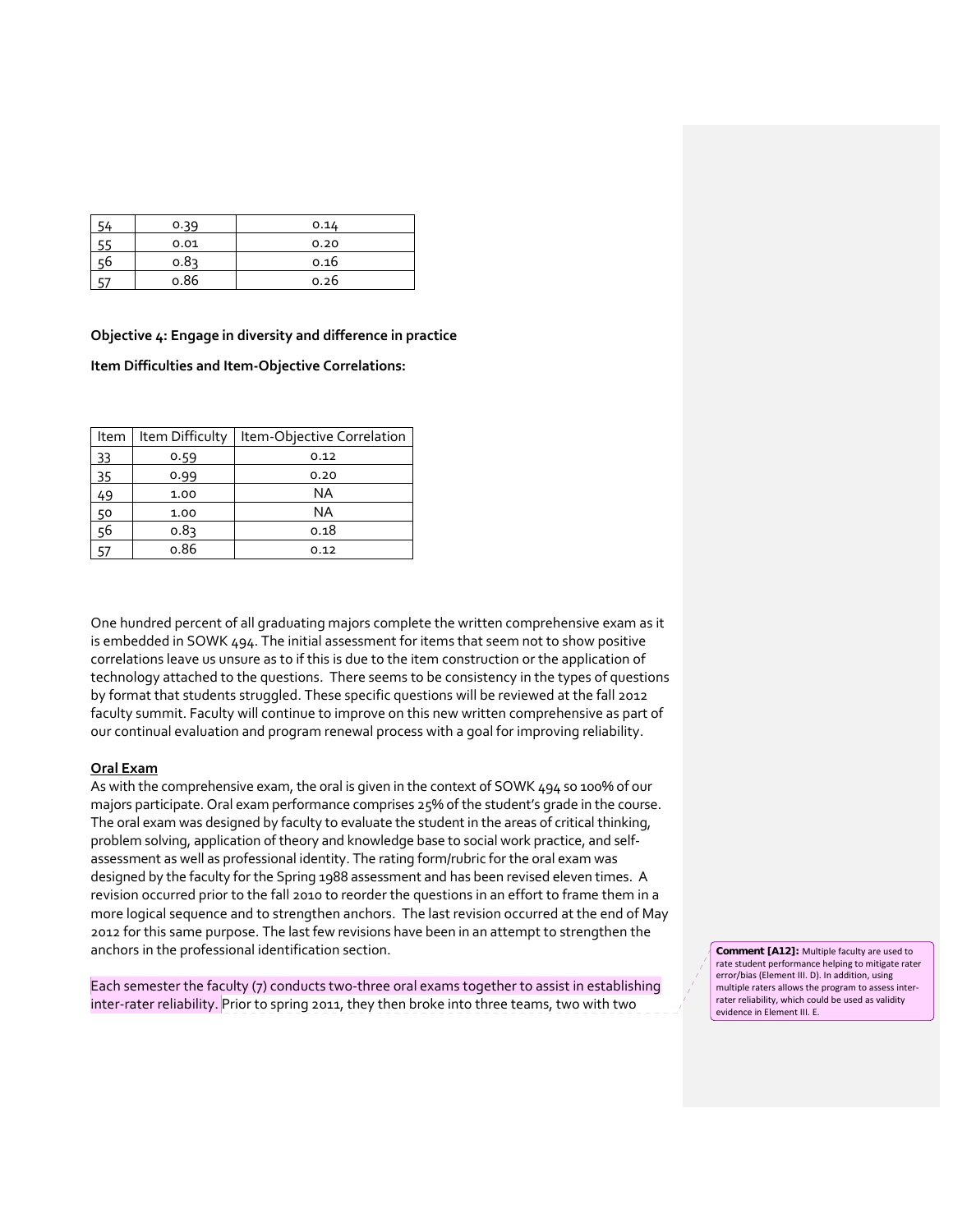members and one with three. In spring 2011 due the medical leave of one faculty member, the teams consisted of two members each. In fall 2012 the faculty of six members (AUH no longer participates) conducted two oral exams together to establish inter‐rater reliability then broke into three teams of two. This was repeated for Spring 2012.

During an oral exam the student is asked a series of questions by faculty members, scores are given independently, then reconciled at the completion of the oral. Faculty scores are calculated and a base score for the exam is determined. Students must score two of five on each question. Scores are linked to faculty established question anchors. If a student answers any question inadequately (>2), she/he must return and address the question to the reviewer's (faculty member) satisfaction. It should be noted that the student's first responses are the ones used for outcome assessment purposes.

CARS completes a study on the administration of the oral exam each semester and produces a report. Following is the executive summary form the fall 2011‐spring 2012 report. See Attachment 7 for the complete report.

Executive Summary

- Finding: As in the past, raters were consistent in ordering student performance and task difficulty. Recommendation: There is no need to increase the number of raters per student.
- Finding: As expected, different students score higher on different tasks (questions on the rubric). Recommendation: Keep the number of tasks at least at the current level to avoid disadvantaging any student by the particular sample of tasks.
- The standard error of measurement (used for comparing a student's score to a standard), was 0.24, on the 0-5 scale.
- The G-coefficient (a type of reliability index), was .90. Values above .80 are generally recommended; the values for this sample meet these criteria.
- The adjudication process led to only very small differences in student scores.

#### **Oral Exam in Social Work Test Scores**

|          | Number<br>in Class | Total<br>Test | <b>Scores</b> | Score | Average   Number   Percent<br>passing | passing |
|----------|--------------------|---------------|---------------|-------|---------------------------------------|---------|
| Semester |                    | Low           | High          |       |                                       |         |
|          |                    | score         | score         |       |                                       |         |
|          |                    | Total         | Total         |       |                                       |         |
|          |                    | Test          | Test          |       |                                       |         |

**Comment [A13]:** Another example of reliability analysis (Element III. E).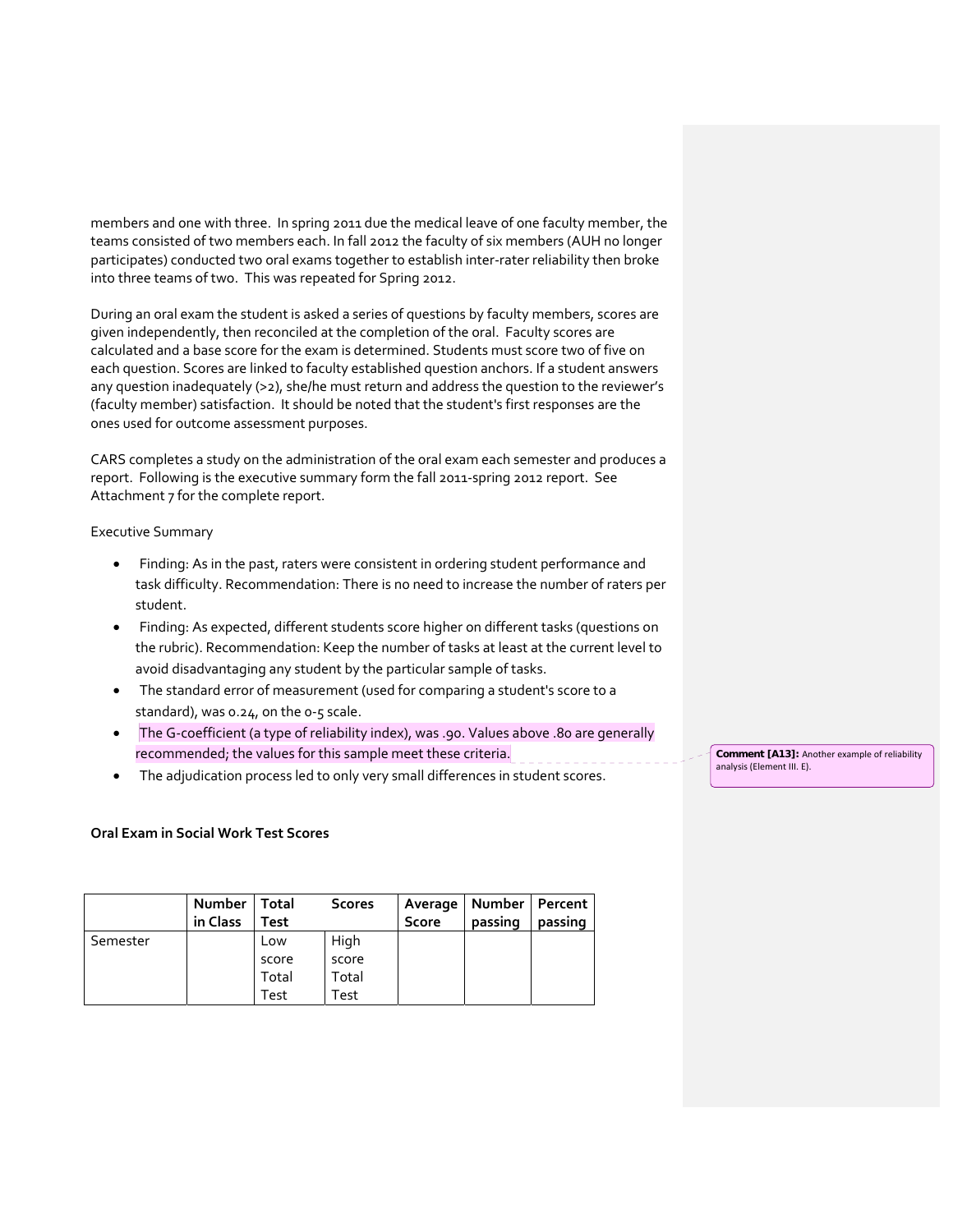| Spring 2009      | 41 | 72 | 96  | 84    | 40 | 97.5% |
|------------------|----|----|-----|-------|----|-------|
| Fall 2009        | 15 | 73 | 93  | 82.4  | 14 | 93%   |
| Spring 2010      | 34 | 73 | 95  | 89.85 | 33 | 97%   |
| <b>Fall 2010</b> | 14 | 76 | 92  | 76.85 | 14 | 100%  |
| Spring 2011      | 36 | 74 | 100 | 84.69 | 36 | 100%  |
| Fall 2011        | 19 | 68 | 100 | 84.52 | 17 | 89.4  |
| Spring 2012      | 49 | 62 | 100 | 84.75 | 45 | 91.8  |

**Field Practicum Evaluation Instrument** Each social work major completes a field practicum generally during his/her last semester that consists of a minimum of 472 of supervised practice in an agency setting. Mid‐way through the field practicum the student evaluates herself and is evaluated by the agency field supervisor. The evaluation form was updated and linked to the educational objectives/competencies prior to Fall 2011 (See attachment 5). The student and supervisor review the evaluation together at which time the student's educational needs for the remainder of the field experience are addressed. At the conclusion of the practicum a similar evaluation process occurs. These evaluations address the student's ability to integrate knowledge and skill and demonstrate this ability in a practice setting. As of fall 2011 these evaluations are conducted through an online system. In general, students must receive scores of two of five in a majority of areas to successfully pass field. We are currently working with CARS to determine how to better use the results of these evaluations as well as other field practicum assignments in our outcome assessment program.

**Student Motivation Scale** The student motivation scale was developed by the assessment officer and given to students completing outcome assessment in social work at the conclusion of each semester since the spring 1996 semester. This scale is designed to demonstrate the level of motivation of students completing the outcome assessment measures, specifically the written comprehensive and oral exams in the social work major. CARS determined that it would be more effective to have the student complete the Student Motivation Survey immediately following the completion of the written comprehensive exam and then again immediately following completion of the oral exam. This strategy was implemented in spring 2010. Information the current Student Motivational Survey was unavailable from CARS.

**Expected results** While faculty has an idea of how students should perform, there has not been any formal process to evaluate our expected results. Our work with CARS will guide as in determining benchmarks for our outcome measures.

**Comment [A14]:** As noted previously, assessing student motivation is critical student motivation will impact what kind of inferences can be made about the data and helps address Element III. D. For this assessment, the program uses the Student Motivation Scale to evaluate whether students are exerting effort on the assessment.

**Comment [A15]:** The faculty note that expected student performance will be evaluated in the future. Setting and justifying expected results for students corresponds to Element III. C.

To improve this section, statement of desired or expected results could be made more explicit and rationale could be provided.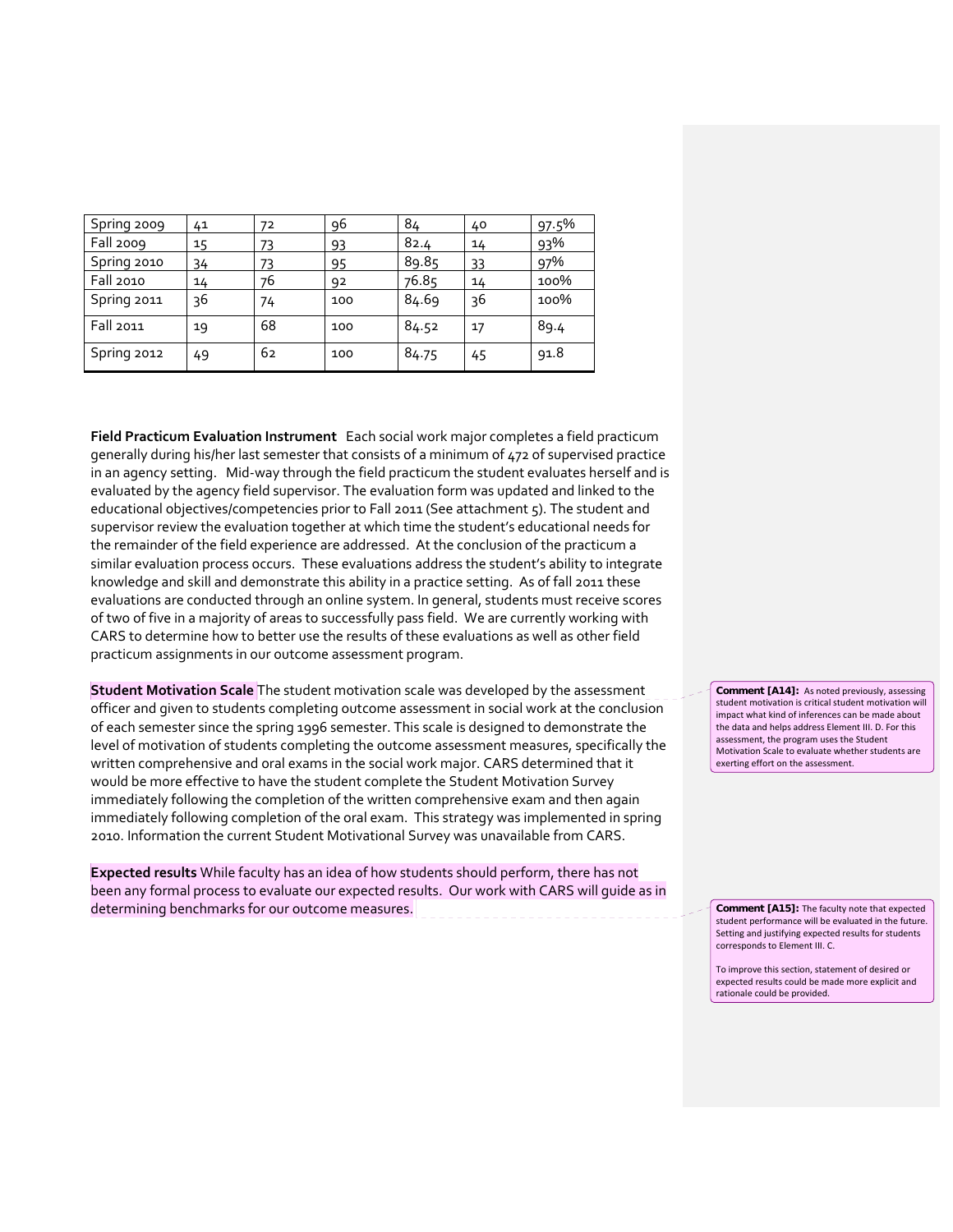# **IV. Objective Accomplishments/Results**

### **IV. Objective Accomplishments/Results**

**Meaning of results**: The results of all three of the above measures provide some indication of the success of the curriculum content, program‐driven assignments and instructional methods. Even allowing for individual student ability and effort, we can identify areas in which the curriculum content may need bolstering as well as determine effectiveness of program‐ driven assignments and instructional methods.

#### **Comprehensive Written Exam**

Results for the 2008‐2009, 2009‐2010 and 2010‐2011years follow.

For fall 2008, eight of 11 students passed the total test with five of these also passing all subtests. Three of these students had to repeat one subtest with one needing to repeat two. For spring 2009, 35 of 41 passed the total test with 25 passing all subtests. Ten passed the total test but needed to repeat one subtest.

For fall 2009, nine of 15 students passed the total test with six of these also passing all subtests. Two of these students had to repeat one subtest with one needing to repeat two. For spring 2010, 27 of 34 passed the total test with 21 passing all subtests. Six of these students had to repeat one subtest.

For fall 2010, nine of 14 students passed the total test with five of these also passing all subtests. Five of these students had to repeat one subtest with four needing to repeat two. For spring 2011, 27 of 36 passed the total test with 14 passing all subtests. Twelve of these students had to repeat one subtest with 11 needing to repeat two.

|           | <b>Number</b> | Total | <b>Scores</b> |             | Subtest       |             | <b>Number</b> | Percent. |
|-----------|---------------|-------|---------------|-------------|---------------|-------------|---------------|----------|
|           | in Class      | Test  |               |             | <b>Scores</b> |             | passing       | passing  |
| Semester  |               | Low   | High          | Context     | Knowledge     | Practice    |               |          |
|           |               | score | score         | Low/High    | Low/High      | Low/High    |               |          |
|           |               | Total | Total         | Score       | Score         | Score       |               |          |
|           |               | Test  | Test          |             |               |             |               |          |
| Fall 2008 | 11            | 66.43 | 86.01         | 61.76/88.24 | 57.75/88.73   | 71.43/92.86 | 8             | 73%      |
| Spring    | 41            | 63.64 | 88.11         | 55.88/94.12 | 52.11/91.55   | 69.05/92.86 | 35            | 85%      |
| 2009      |               |       |               |             |               |             |               |          |
| Fall 2009 | 15            | 66.43 | 86.71         | 52.94/85.29 | 70.42/92.96   | 69.05/90.48 | 9             | 60%      |
| Spring    | 34            | 67.13 | 88.81         | 61.76/94.11 | 62.50/90.27   | 69.04/95.23 | 27            | 79%      |
| 2010      |               |       |               |             |               |             |               |          |
| Fall 2010 | 14            | 67    | 87            | 56/94       | 66/89         | 69/90       | 9             | 64%      |
| Spring    | 36            | 61.54 | 87.41         | 55.88/97.06 | 56.34/91.56   | 71.43/95.24 | 27            | 75%      |
| 2011      |               |       |               |             |               |             |               |          |

**Comment [A16]:** The following sections provide a clear and detailed presentation of the assessment results. The program also incorporates statistical analyses when appropriate. Presentation of results relates to Element IV. A. This section could be improved by making the link between objectives and the results more explicit.

**Comment [A17]:** The social work program provides a history of assessment results (Element IV. B).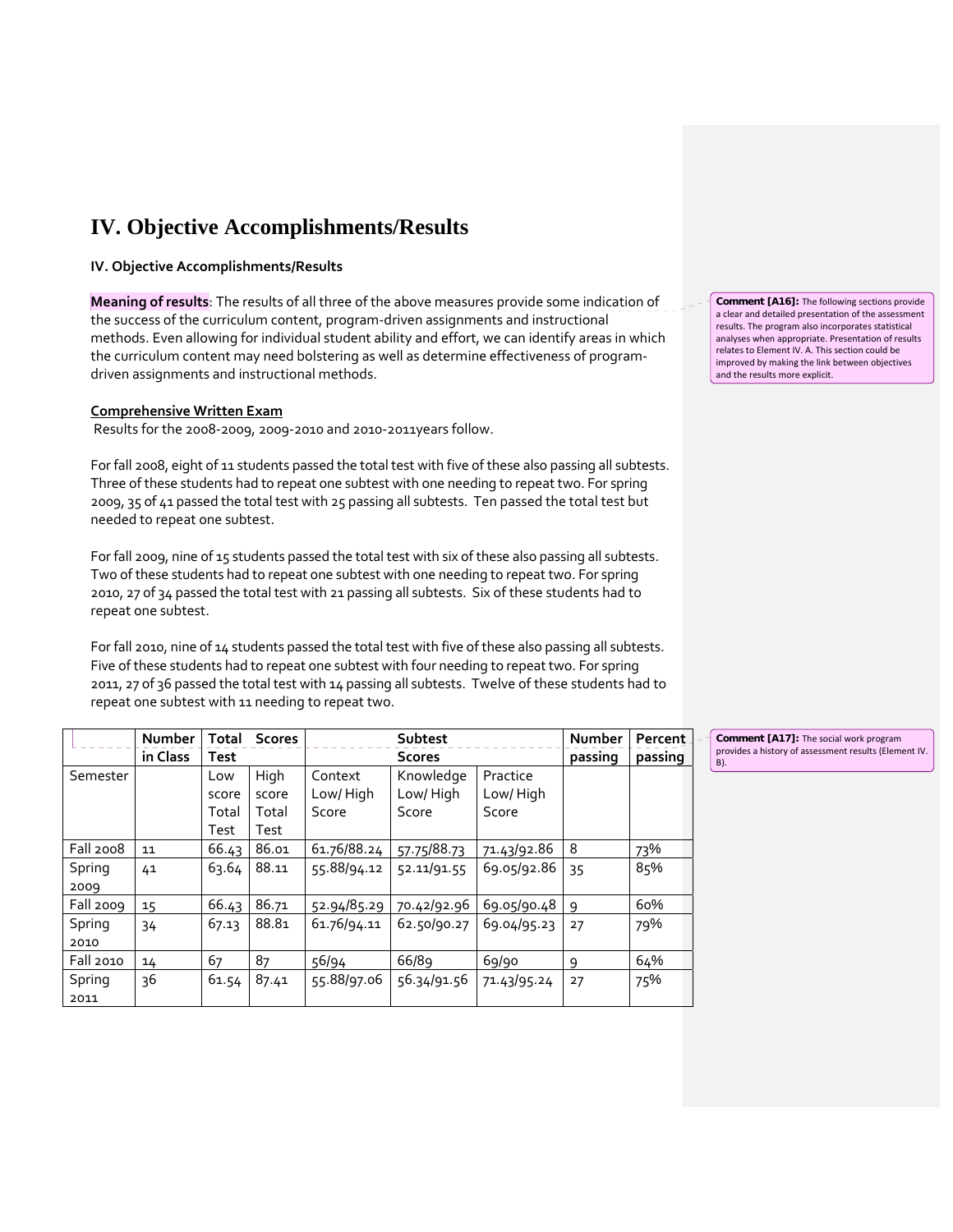**\***The cut score for the comprehensive exam is 74

The comprehensive exam is given within the first month of the senior seminar (capstone) course. It is likely that the reason for the lower scores in the context subtest is that students take the core social work courses dealing with that content early in their course of study. The practice scores are higher which may be reflective of the fact that those courses focusing on practice were completed the semester before the comprehensive exam is taken; therefore, that content is "fresher'. Practice, and knowledge, subtest scores may also be higher because students see them as more relevant and since they are currently applying them in their field placement, the content is more present in their thinking.

## Historically, students have performed better on the comprehensive exam in the spring than

the fall semester. Students graduate in cohorts that have interesting characteristics. For example, the fall semester would have more transfer students, late change of majors, and students who may need to repeat a course, thereby, lengthening their stay at the university.

#### **Results on the new written comprehensive exam**.

Fall 2011 a total of 19 students participated representing 100% of this senior cohort. Figure 1 indicates percentage of correct responses on the written exam. Figure 2 indicates the percentage of correct responses for Spring 2012 senior cohort, representing 100% of student (n=51) taking the exam. No cut score was determined this year for this exam. Table 1 (Fall 2011) and Table 3 (Spring 2012) provides descriptive statistics of each cohort.

**Comment [A18]:** This paragraph provides a clear interpretation of how activities in the program influenced the written exam assessment results. Interpreting assessment results in the context of the programs classes and activities corresponds to Element IV. C.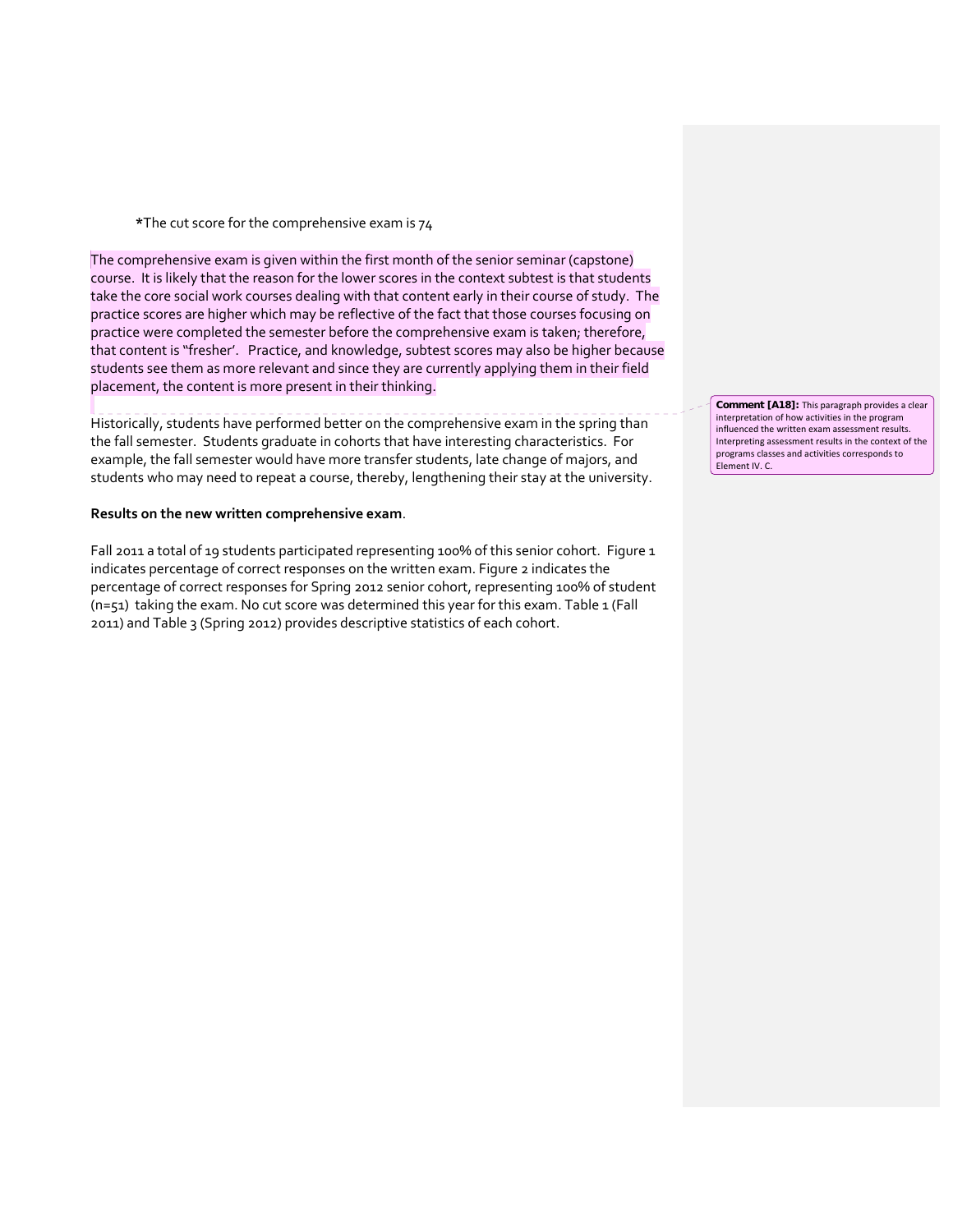The item analysis indicated some concerns regarding 13 of the 60 items with no student getting the correct answer. While this may indicate that the items were too difficult, through a convenience sample focus group of students and our assessment committee review, this could have been a result of the questions format. These same questions resulted in similar responses from the Spring 2012 senior cohort supporting this assertion. This resulted in an exam evaluative pool of 47 of the 60 items.

CARS completed the analysis of student data. Student mean total exam score was 33.34 out of a possible 47 points. This corresponds to a mean total percent correct score of 70.94%, indicating that, on average, students are responding correctly to just over 70% the items on the exam. Based upon the mean total score standard deviation estimate, there is a fair amount of variability in student total scores, with student individual total scores typically falling between 3.56 points below or above the mean. Reliability information (Cronbach's coefficient alpha, α) for the exam by objective is reported within Table 2. This estimate of internal consistency ranges from 0 to 1 and indicates the degree to which exam total score is free from random error. That is, coefficient alpha estimates closer to 1, indicate a more precise estimate of student performance or, said another way, a lesser degree of random error present within student scores. In general, reliability estimates of .70 or above are considered to indicate that scale scores are interpretable and can be used for research or program evaluation purposes.

#### Table 1.

#### *Fall 2011 Student Written Comprehensive Score Descriptive Statistics*

|                    |    | Mean (SD)    | Min   | Max   |
|--------------------|----|--------------|-------|-------|
| <b>Total Score</b> | 19 | 33.34 (3.56) |       | 40    |
| Percent Correct    | 19 | 70.94 (7.58) | 53.19 | 85.11 |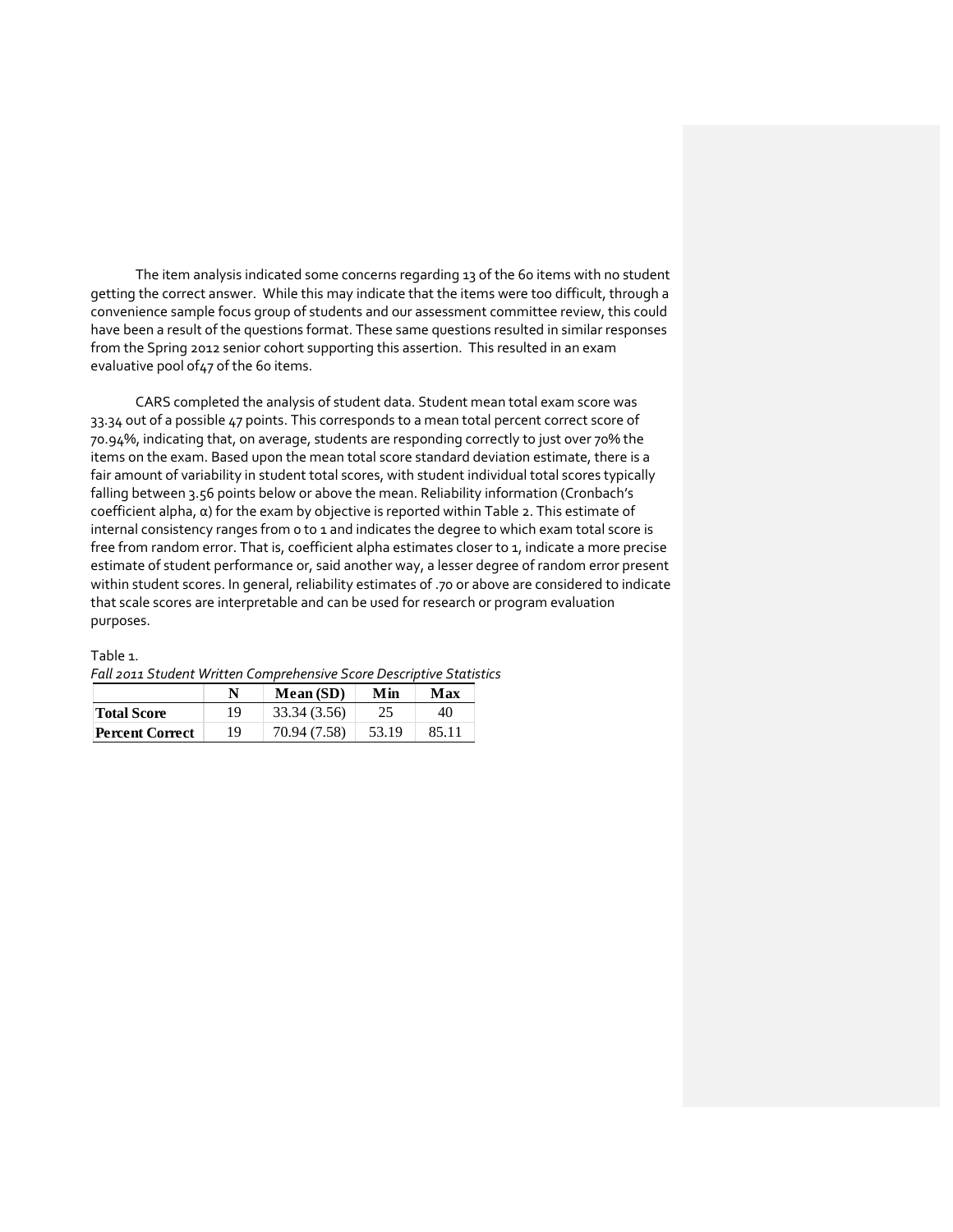An initial analysis of the Fall 2011 items reliability with the matched objective was completed by CARS.

Table 2. *Reliability estimates by objective*

| <b>Objective</b> | <b>Items</b>                                | <b>Reliability</b> |
|------------------|---------------------------------------------|--------------------|
| 1                | 32                                          | n/a                |
| $\mathbf{2}$     | 4, 29-33, 45-46                             | 0.158              |
| 3                | 6-9, 45, 54-57                              | 0.537              |
| 4                | 33, 35, 49-50, 56-57                        | 0.395              |
| 5                | 5                                           | n/a                |
| 6                | 10-15, 20-22, 24-28, 46, 54-57              | $-0.018$           |
| 7                | 5, 6-9, 23, 48, 51                          | 0.232              |
| 8                | 4, 16-18, 36-38, 58-60                      | $-0.193$           |
| 9                | 5, 34, 39-44, 47-48                         | 0.429              |
| 10               | 1-3, 16-17, 19, 32, 34-35, 39-45, 47, 50-54 | 0.381              |



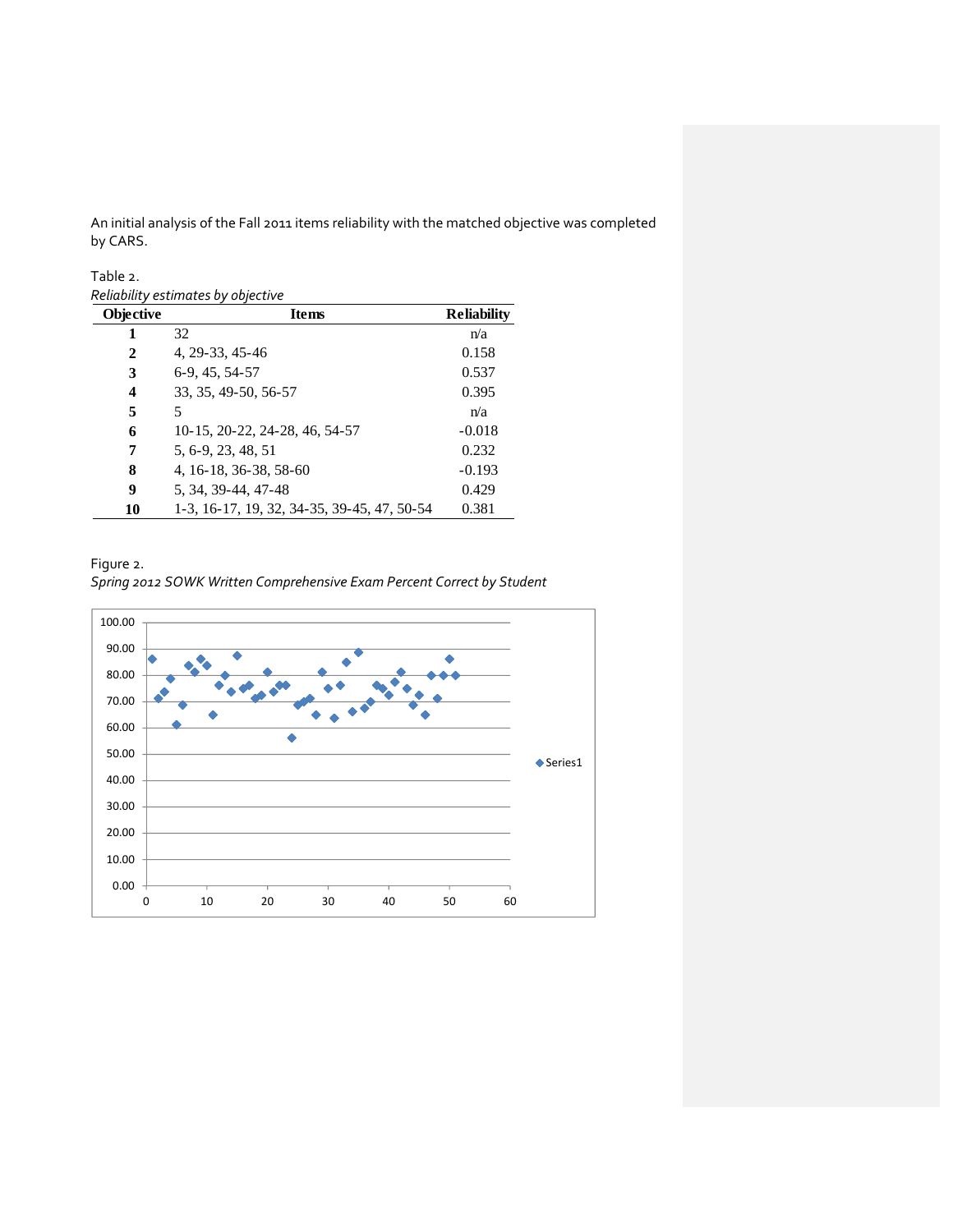Table 3. *Spring 2012 Student Written Comprehensive Score Descriptive Statistics*

| Overall Summary                  |    |               |          |  |     |  |
|----------------------------------|----|---------------|----------|--|-----|--|
| - SD<br>Min<br>Mean<br>Max<br>N. |    |               |          |  |     |  |
| <b>Total Score</b>               | 51 | 33.48 3.05 25 |          |  | 41  |  |
| <b>Percent Correct</b>           | 51 | 55.80         | 5.09 42% |  | 68% |  |

#### Discussion

At the May 2012 faculty summit a review of the results occurred with two key decision

- a) analysis review of each question resulted in strengthening item responses were questions seemed too easy or unclear to students; and
- b) to change the format of items 10-15, 39-44, and 55 where no student in either senior cohort got correct.

These changes will be reviewed at the August 2012 summit for implementation in Fall 2012. A cut off score was discussed and tabled until the fall as the assessment committee continues to review the data. As we move to validate the written comprehensive exam we will lock this exam with plans for minor revisions over the next two years. The faculty will continue to work with CARS in development and validation of our new written comprehensive.

#### **Oral Exam**

Results for the 2008‐2009, 2009‐2010 and 2010‐2011 years follow.

All but one student passed the oral exam in each of the four semesters being reviewed with all passing in the final two semesters. (A, B, C, D represents student grade distribution on the oral exam)

|                  | # in  | Oral A | Oral B   | Oral C   | Oral D  | Percent |
|------------------|-------|--------|----------|----------|---------|---------|
|                  | Class |        |          |          |         | passing |
| Semester         |       |        |          |          |         |         |
| <b>Fall 2008</b> | 11    | 2/18%  | 3/27%    | 5/46%    | $1/9\%$ | 90.9%   |
| Spring 2009      | 41    | 5/12%  | 20/49%   | 15/37%   | 1/2%    | 97.5%   |
| <b>Fall 2009</b> | 15    | 1/7%   | 5/33%    | 8/53%    | 1/7%    | 93%     |
| Spring 2010      | 34    | 9/26%  | 18/53%   | 6/18%    | 1/3%    | 97%     |
| <b>Fall 2010</b> | 13    | 1/8%   | 6/46%    | 6/46%    | 0/0     | 100%    |
| Spring 2011      | 36    | 5/14%  | 20/55.5% | 11/30.5% | 0/0     | 100%    |
| Fall 2011        | 19    | 3/15   | 7/36     | 7/36     | 2/10    | 89.4    |
| Spring 2012      | 49    | 9/18   | 25/51    | 11/23    | 4/8     | 91.8    |

**Comment [A19]:** The program notes two specific improvements to the Assessment Process that shows careful consideration of the assessment. This corresponds to APT Element VI. B.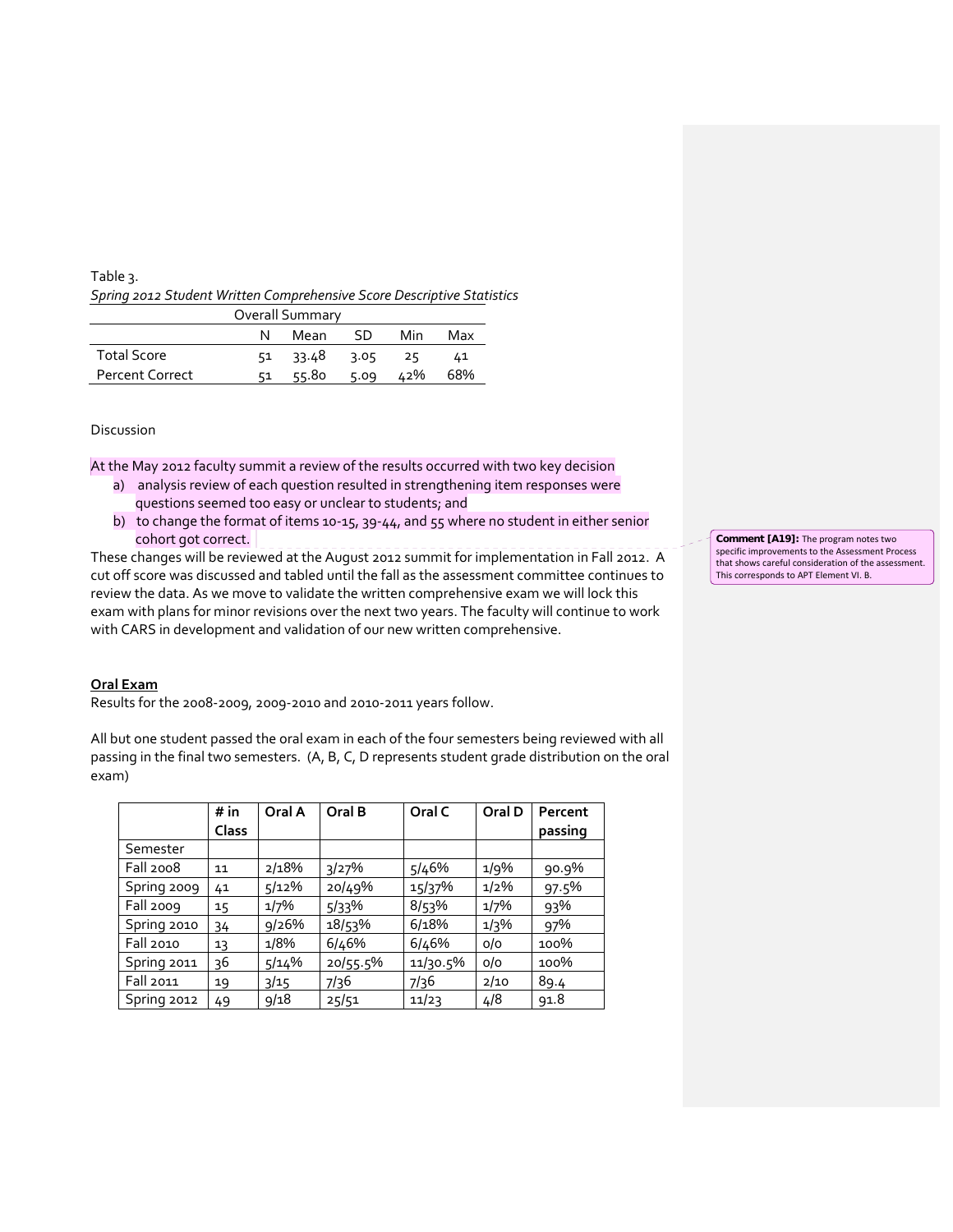\*The cut score for the oral exam is 74; one student withdrew prior to taking the oral exam in fall 2010

Oral exam scores are likely higher because students have spent the semester prior to taking the oral in the field practicum where they are utilizing language and theories. For the oral exam they are demonstrating their ability to apply what they learned at a time that they seem more comfortable with themselves professionally as well as with their knowledge and practice base.

Prior to fall 2010, over 90% of all our students passed the oral in the fall semester with a 97 % passing rate in the spring semester. In fall 2010 and spring 2011, 100% of the students passed. It will be interesting to determine if the changes made to the oral exam prior to the fall 2010 semester were responsible for increased number of students passing. Faculty speculated that the modifications made to the oral exam presented questions in a more logical sequence with an increased likelihood that students would be able to more easily follow the logical progression of content.

**Field Practicum Evaluation Instrument** Each social work major completes a field practicum generally during his/her last semester that consists of a minimum of 472 of supervised practice in an agency setting. Mid‐way through the field practicum the student evaluates herself and is evaluated by the agency field supervisor. The student and supervisor review the evaluation together at which time the student's educational needs for the remainder of the field experience are addressed. At the conclusion of the practicum a similar evaluation process occurs. These evaluations address the student's ability to integrate knowledge and skill and demonstrate this ability in a practice setting.

**Student Motivation Scale** The student motivation scale was developed by the assessment officer and given to students completing outcome assessment in social work at the conclusion of each semester since the spring 1996 semester. This scale is designed to demonstrate the level of motivation of students completing the outcome assessment measures, specifically the comprehensive and oral exams in the social work major. Results have consistently indicated that social work majors take their participation in the assessment activities seriously and are motivated to perform well. According to the assessment officer, these are some of the highest reported motivation levels reported at JMU.

# **V. Dissemination**

### **V. Dissemination**

The results included in this APT are shared with all full‐time social work faculty at the end‐of year and beginning‐of‐year summit. At this time, the assessment coordinator highlights the strengths and weaknesses and elicits from the faculty additional details that would facilitate **Comment [A20]:** These two paragraphs include faculty interpretations of how activities in the program influenced the Oral Exam assessment results (Element IV. C). Strong interpretations of the results can help identify strengths and weaknesses of the program curriculum and activities.

**Comment [A21]:** Program clearly documents that the assessment results are shared with *all* social work faculty members. This corresponds to Element V.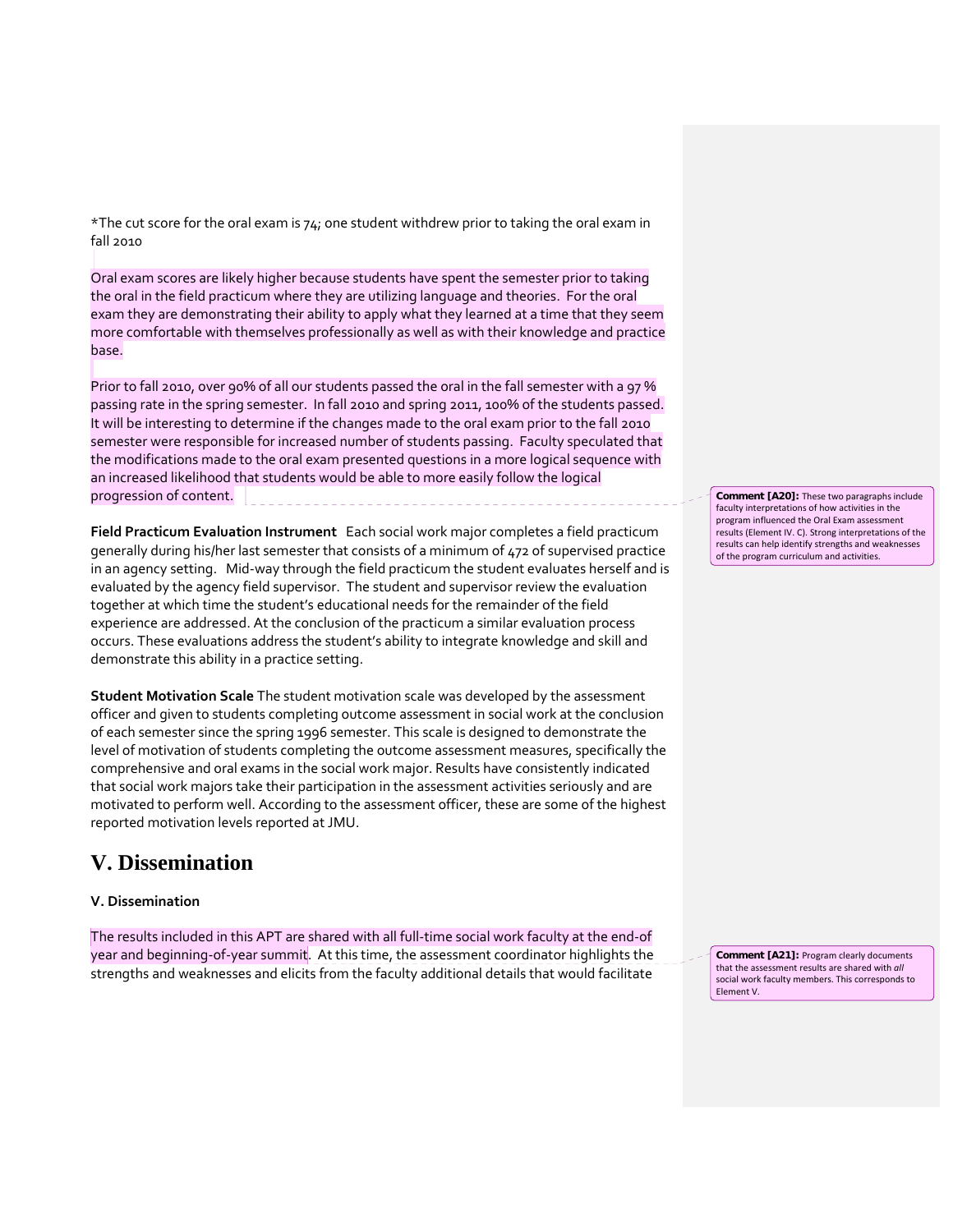interpretation. Base on the interpretation of the results, faculty identify the actions that will be taken in the upcoming year to improve the program and the assessment process.

The impact of changes made from one year to the next are discussed, as needed, during the year in the social work program meetings which also includes student representation. The assessment process and its outcomes are shared with the program advisory board which includes student representation. Longitude results are shared with the Commission on Accreditation of the Council on Social Work Education and the University in self‐study reports for reaffirmation and Academic Program Review.

# **VI. Uses of evaluation/Assessment Results and Actions Taken**

#### **VI. Uses of evaluation/Assessment Results and Actions Taken**

Assessment has proven especially beneficial this past year by helping:

- serve as a data source for revisions made to Program-Driven Assignment (PDA's)
- achieve greater clarity and consensus among faculty in the area of program and educational objectives/competencies
- ensure that assessment methods are tied to program and educational objectives/competencies in a systematic, reliable manner
- determine when our curriculum design is in line with our assessment measures
- provide diagnostic information for advisement of graduating seniors concerning their strengths and weaknesses

The curriculum is reviewed annually with modifications and changes in courses being made as appropriate. Content areas identified through the assessment process as needing strengthening are reviewed across the curriculum to address the sequential nature of the content. The most recent uses of assessment data include:

- 1. Continuing work with CARS on:
	- a. Moving the written comprehensive social work exam from a norm referenced to criterion referenced outcome assessment measure. This work will continue during 2012‐2013. As this process continues following are items for consideration from discussion with Dr. Donna Sundre, CARS.
		- o Review comprehensive written exam items.
		- o Assure that our graduates are workforce ready and are meeting minimum standards for beginning practice.
		- o Assure that all Educational Objectives/Competencies are evaluated.
	- b. Developing benchmarks for expected student performance for comprehensive written exam and the oral exam

**Comment [A22]:** The social program shares the assessment results and impact of changes with not only faculty, but also stakeholders as referenced in this section. This is an excellent assessment practice and meets the exemplary criterion for Element V.

**Comment [A23]:** The following sections address APT elements VI. A and VI. B regarding program changes based on assessment. This program lists many specific program and assessment changes, many of which clearly relate back to the assessment results. The program could benefit from including slightly more detail regarding how the assessment results specifically informed these changes in their report.

A primary goal of assessment is to identify strengths and areas of improvement to make data‐informed changes to programs that improve student learning.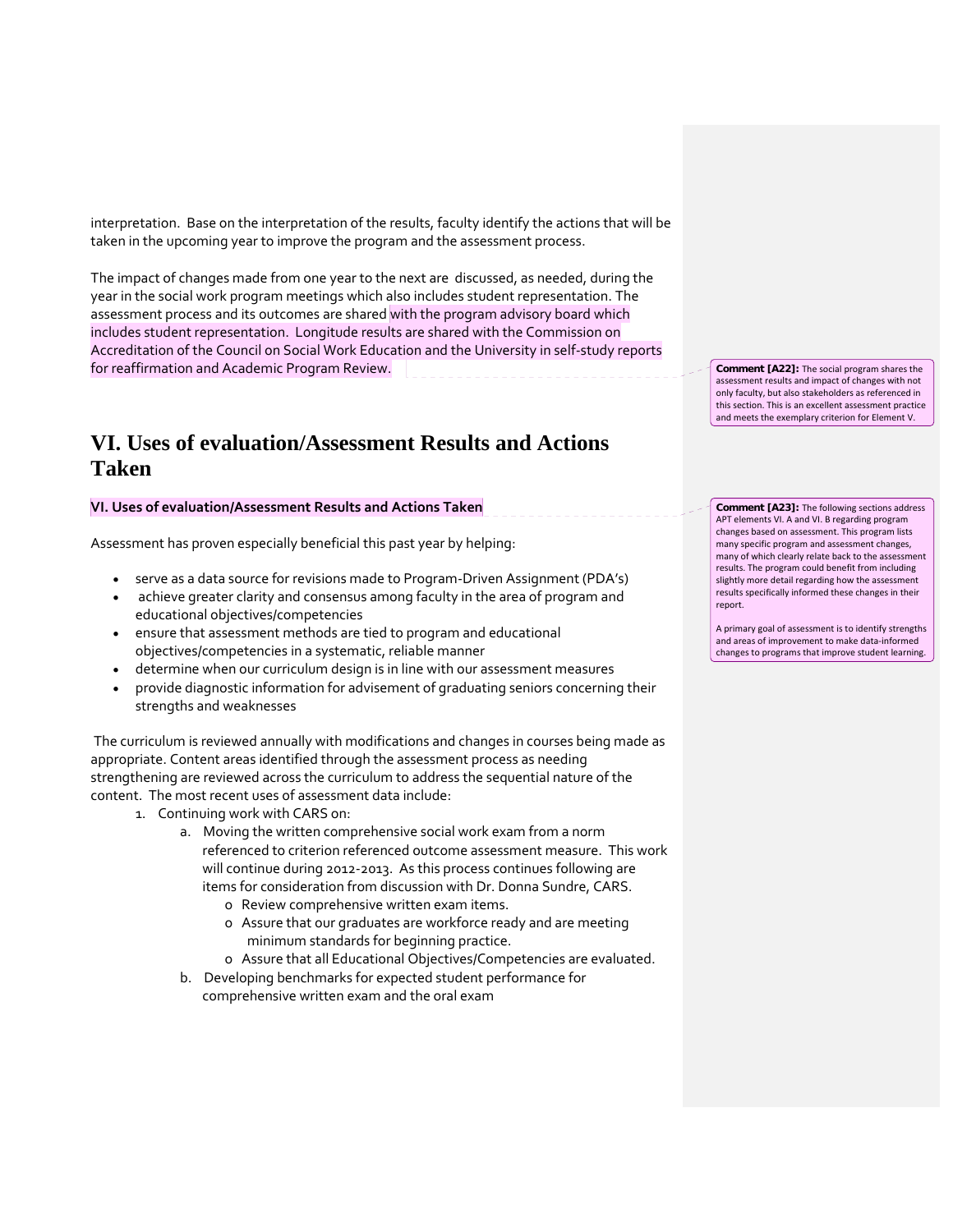c. Review and adjust Social Work Information Literacy Test at fall 2012 faculty summit

### *Additional items for consideration:*

- Assess practice behavior in relation to competency on the field practicum evaluation; use of other field assignments as outcome measures
- Test each competency at least two times [could measure L the S then A]
- Ensure multi measures for each competency
- Collect information on number of students applying to graduate school [number accepted for advanced standing]
- Define the use of the word "engage" in each area of the Educational Objectives/Competences and include in parenthesis an appropriate word for those not versed in social work language [engage is the word frequently used by the accrediting body in the Competencies that must be met by programs seeking accreditation]
- Review faculty generated rubrics to evaluate written assignments and professional documentation assignments across the curriculum
- Possible formative measures [portfolios, midterms exams, quizzes, papers, projects, oral presentations, internships]
- Possible additional summative measures [course exit assessments, final exams]
- 2. Further develop the Assessment Committee which was formed in 2010-2011.
- 3. Faculty assessed the areas where there seemed to be difficulty on the part of a significant number of students and reviewed the way in which the materials in those particular areas is handled in the classroom, in the texts, and/or supplemental materials. They also sought to strengthen the sequential nature of the curriculum. The Program‐Driven Assignments (PDA's) were reviewed by faculty in the May 2010 retreat/summit in light of the revised educational objectives/competencies. Following are the revisions for 2010‐2011:
	- Professional Documentation was added to each core social work course as a specified PDA. Each course will have specified professional writing that will occur in the context of that course. This is an effort to focus more on this area/competency and allow faculty to build on what the student has already completed as she/he moves through the curriculum.
	- SOWK 287 moved multi-cultural competency workshop (IIHHS) from SOWK 466 to reinforce the importance of the cultural diversity as an early building block in the curriculum.
	- SOWK 288 social justice human rights activity added to strengthen the students understanding of the implications of difference and diversity and the impact on a person's life experiences
	- SOWK 305 focus more on evaluation of practice and becoming effective consumers of research
	- SOWK 317 change the textbook to have a more generalist practice approach